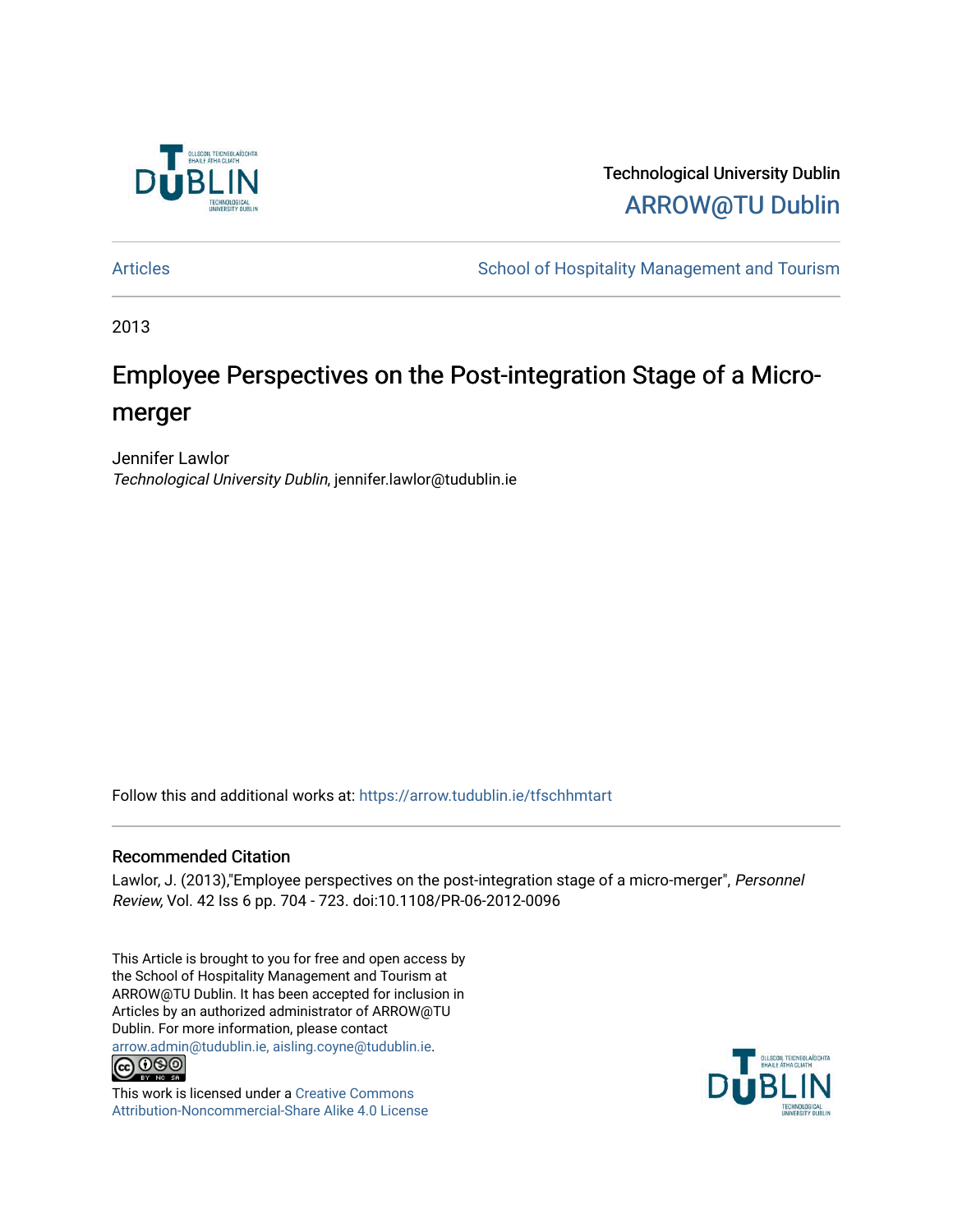

The current issue and full text archive of this journal is available at www.emeraldinsight.com/0048-3486.htm

# Employee perspectives on the post-integration stage of a micro-merger

Jennifer Lawlor Dublin Institute of Technology, Dublin, Ireland

## Abstract

Purpose – This paper seeks to address the impact of an organisational change initiative on organisational employees, with specific reference to a micro-merger which occurred in a public sector, higher education organisation in Ireland. The literature on change management is examined, with specific reference to the post-integration stage of a micro-merger. The paper then reports on a study that was undertaken in an Irish higher education institution and focuses on the impact of the micro-merger on employees. Specifically, the study seeks to address their perceptions and emotions relating to a heretofore under-researched area in the merger literature, namely the impact of a change of physical geographical location and the accompanying change of physical facilities on employee motivations and well-being.

Design/methodology/approach – The aim of the research was to examine the post-integration stage in a newly merged entity, in terms of the employees' perceptions regarding the impact of such organisational change on them, from a personal perspective. A phenomenological approach was adopted in this study. A total of 41 in-depth interviews were conducted with academic employees (i.e. lecturers) of an Irish higher education institution.

Findings – The participants had varying feelings and emotions, resulting from the practical and personal manifestations of the change wrought by the micro-merger. These emotions ranged from excitement to anxiety and apprehension. A major theme in the literature is that organisational change can be destabilising for all organisational members, resulting in uncertainty, fear, psychological stress, anxiety and insecurity. This was not the experience in this study. The merger certainly represented a significant change for the participants, but in contrast to the aforementioned stark view of mergers, the participants exhibited a more practical and pragmatic approach to this organisational change.

Originality/value – This exploration of the emotional impact of a merger on employees is noteworthy in the context of a major research gap in the literature concerning the "soft" or human resource issues arising from a merger. Specifically, the paper illustrates a heretofore under-researched aspect of the change management and post-merger literature, namely the substantial impact of a change in physical location and physical facilities on employees' motivations and sense of well-being.

Keywords Mergers, Change management, Employee impact, Post-merger situation, Qualitative

Paper type Research paper



Mergers have long been viewed as a very attractive organisational strategy (Kumar and Bansal, 2008; Cartwright and Schoenberg, 2006). A review of the literature pertaining to merger activity demonstrates that a large emphasis in merger research to date has been on the financial and organisational dimensions, i.e. the so-called "hard" issues (Cartwright, 2005; Hamill, 1991; Napier, 1989). It is therefore evident that a research gap exists regarding the impact of a merger on organisational members, i.e. "soft" issues (Van Dick et al., 2006; Cartwright and Cooper, 1993a; Schweiger and DeNisi, 1991; Somers and Bird, 1990). In this respect, Cartwright and Schoenberg (2006,



Personnel Review Vol. 42 No. 6, 2013 pp. 704-723 <sup>11</sup> Emerald Group Publishing Limited 0048-3486 DOI 10.1108/PR-06-2012-0096

PR 42,6

704

Received 22 June 2012 Revised 3 November 2012 Accepted 15 January 2013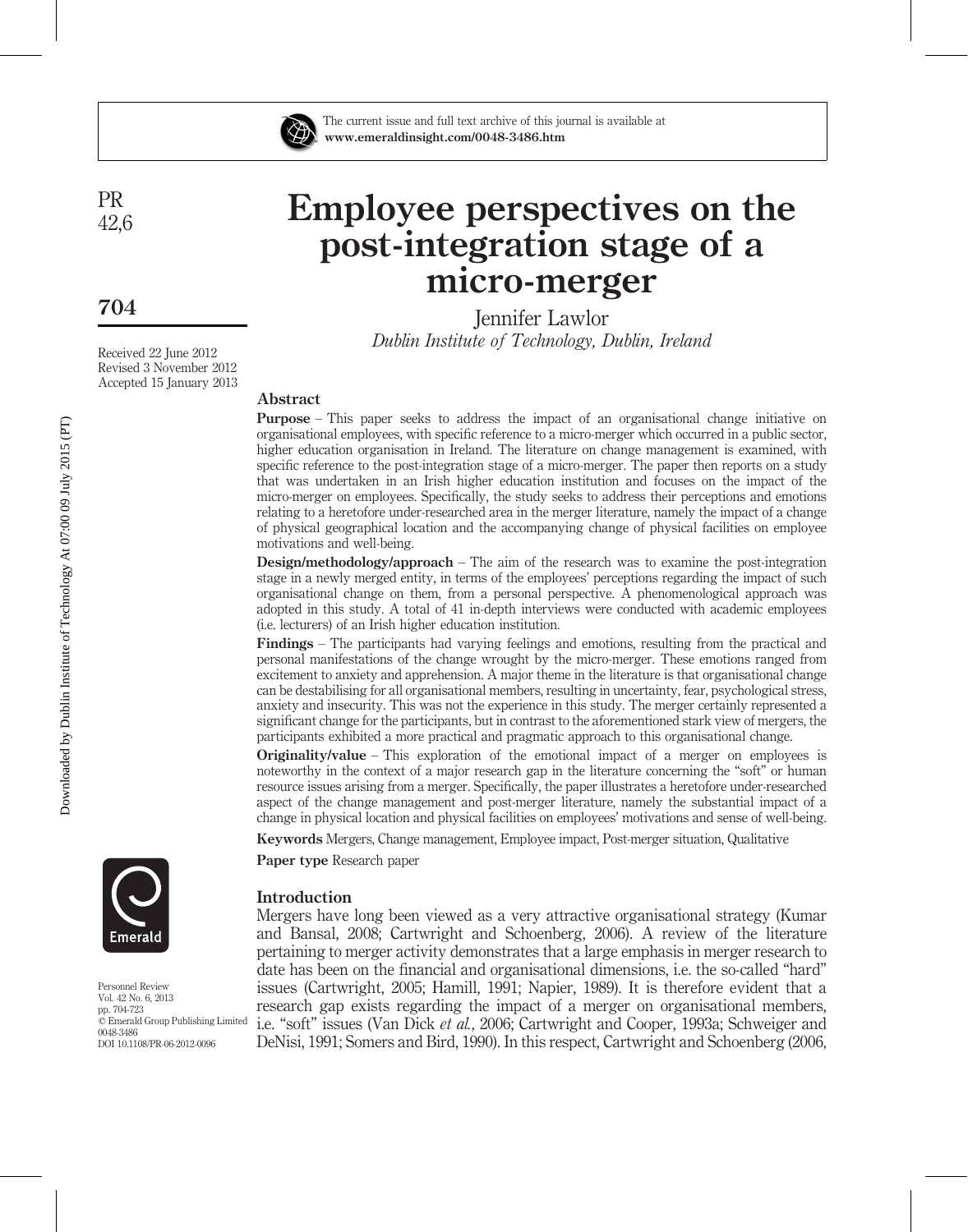p. 3) refer to the human impact of a merger (i.e. emotions and behaviours) as being an "emergent and growing field of enquiry". However, mergers can differ in terms of size and scope. For example, when two, heretofore separate organisations, join forces as a newly merged entity in pursuance of a new strategic direction, the nature of the accompanying change tends to be substantial and transformational. In this respect, Van Dick et al. (2004, p. 122) recognise that a merger is a "tremendous process of organizational change". On the other hand, mergers can also operate at micro or smaller levels whereupon such a change initiative may involve the merging of internal functional units in the same organisation, which heretofore had been operating as separate entities. This type of initiative can therefore be referred to as a micro-merger (Kilfoil and Groenewald, 2005). This paper reports on a study that was undertaken in a higher education institution, in Ireland, following a faculty merger, which united two heretofore separate, geographically disparate halves of the faculty. This paper examines the characteristics of a merger that are applicable to a higher education context and specifically focuses on the impact of this micro-merger on employees, i.e. their perceptions and emotions arising from the merger. The paper commences by examining the literature on post-merger integration and identifying the research gaps therein. The author then proceeds to explain the research methodology underpinning this study. The findings of this study are then presented, specifically the employees' personal perspectives on the impact of the merger on them as organisational members. Finally, the paper considers the conclusions emanating from this study.

## Understanding the nature of change

Although organisational change activities are occurring in both the corporate and public sectors, most change management literature has focused to date on the corporate sector. Public sector organisations are besieged with a multitude of demands to change, ranging from increased transparency of their activities, public accountability, to ensuring the delivery of value-added services, in a cost-efficient manner. This is particularly evident in higher education institutions today. Indeed, Malhan (2006) contends that such institutions worldwide are experiencing change and are operating like businesses.

In terms of defining the nature of change, Mills and Murgatroyd (1991, cited in Tiernan et al., 2001, p. 424) define change "as perceived or felt differences in circumstances and behaviour, to such an extent that a situation becomes or is made different". Coulter (2005, p. 42) defines change as "any alteration in external environmental factors or internal organizational arrangements". This stance is further supported by Nelson (2003, p. 18) who asserts that change involves "moving from the status quo to a new, desired, configuration to better match the environment". Therefore, by definition, change results in an alteration in the "status quo". One major manifestation of such change is a merger strategy.

## Mergers – a definition

There is a plethora of definitions surrounding what constitutes a merger in both the corporate and public sectors. For example, Haberberg and Rieple (2001, p. 612) characterise a merger as "the creation of a new legal firm by the bringing together of two or more previously independent companies". This definition recognises that two heretofore independent companies are uniting to form a new separate legal entity.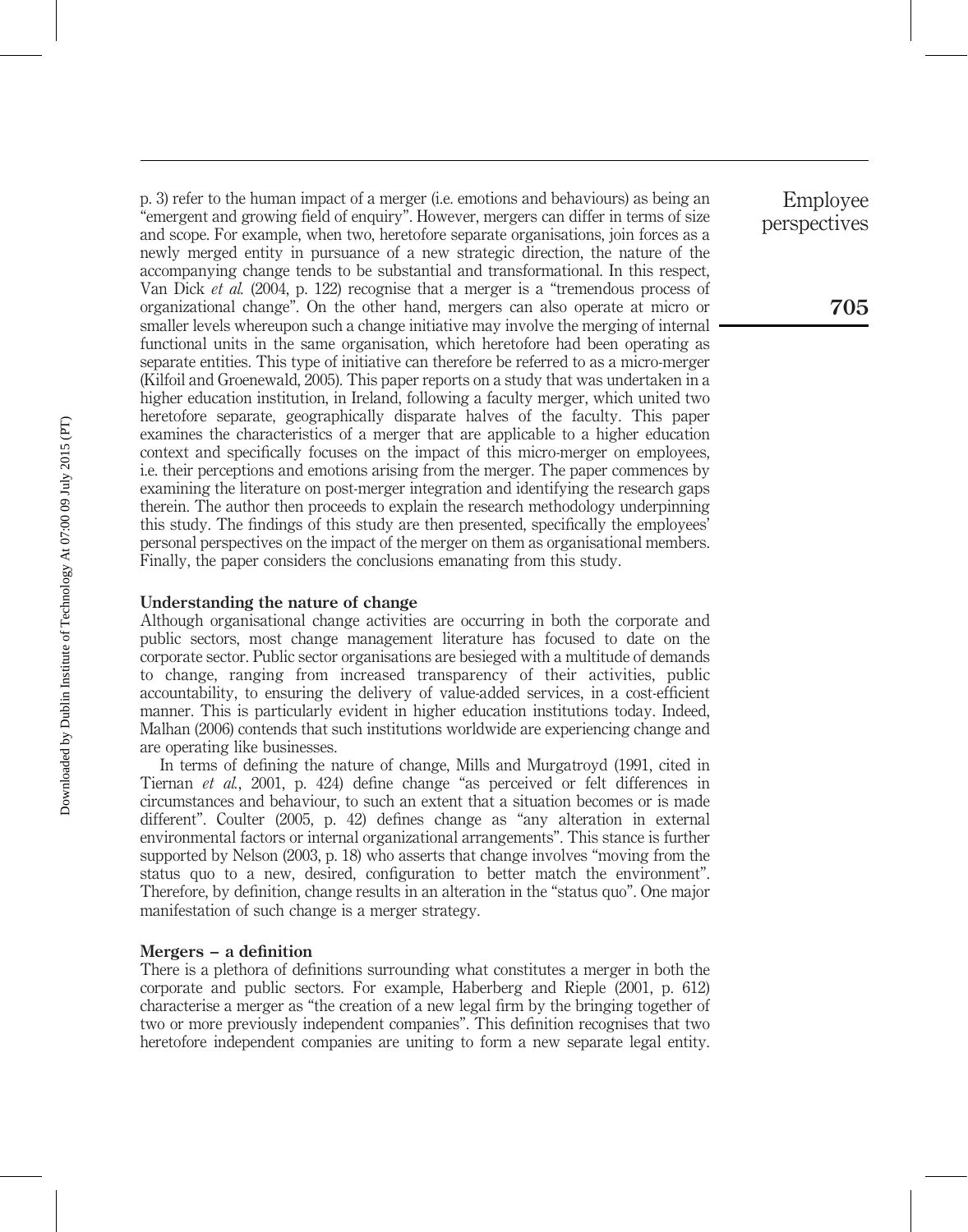Similarly, Coulter (2005) regards a merger in its legal context whereby two or more parties amalgamate their activities resulting in the establishment of a new entity. The development of a "new" corporate entity emphasises that the merging partners are embarking upon a fundamentally new strategic direction which will require significant organisational change on both their parts. More generally, Gill and Foulder (1978, p. 15) characterise a merger as "organisational change wherein the object of the change is to create one organisational system from two previously distinct entities". Thus, it appears that the term "merger" does not lend itself to a single or common definition. For example, Haberberg and Rieple (2001) focus on the merging of two companies into one entity. On the other hand, Coulter's use of the word "parties" is more general and all-encompassing as it could reasonably refer to the amalgamation of groupings, teams or units (Collins, 2007), and not just the amalgamation of previously separate corporate entities.

As in the corporate sector literature on mergers, there is a plethora of definitions surrounding what constitutes a merger in higher education. Just as there is no universally accepted definition of a merger in the corporate sector literature, the problem of arriving at a universally accepted definition in the higher education literature is exacerbated by the variety of activities and structures in the higher education system worldwide. However, a widely cited definition of a higher education merger is that proposed by Goedegebuure (1992) cited in Lang (2002, p. 39):

A merger in higher education is the combination of two or more separate institutions into a single new organisational entity, in which control rests with a single governing body and a single chief executive body, and whereby all assets, liabilities and responsibilities of the former institutions are transferred to the single new institution (Goedegebuure, 1992).

One of the most frequently cited reasons for pursuing such a strategy within the education sector stems from the resulting facility for economies of scale. In this regard, Norgard and Skodvin (2002) contend that the main objective for merging higher education institutions has been the creation of larger units, thus resulting in academic and administrative economies of scale. Specifically, referring to the merging of the education system in Norway, Kyvik (2002, p. 53) states that:

[...] the purpose of the reorganisation was to enhance the quality of administrative functions and academic work through the creation of larger administrative and academic units, to break down barriers between the former colleges, and to develop new and broader study programmes.

Financial factors may also play a part in explaining mergers in higher education. Lang (2002) suggests that institutions merge in order to take advantage of government incentives that reward such merger activity. This view that mergers in higher education are commonly driven on the basis of an expectation of improved financial and economic health is widely held (Curri, 2002; Kyvik, 2002; Wang, 2001; Skodvin, 1997).

Elsewhere, Skodvin (1999) offers a broader perspective on the rationale for a merger by asserting that the most recurrent motives would appear to be the achievement of administrative, economic and academic advantages. He contends that a larger merged unit will produce a strong academic institution with a more professional and streamlined administration, the elimination of duplicative programmes, and an increase in academic integration and co-operation (Skodvin, 1999).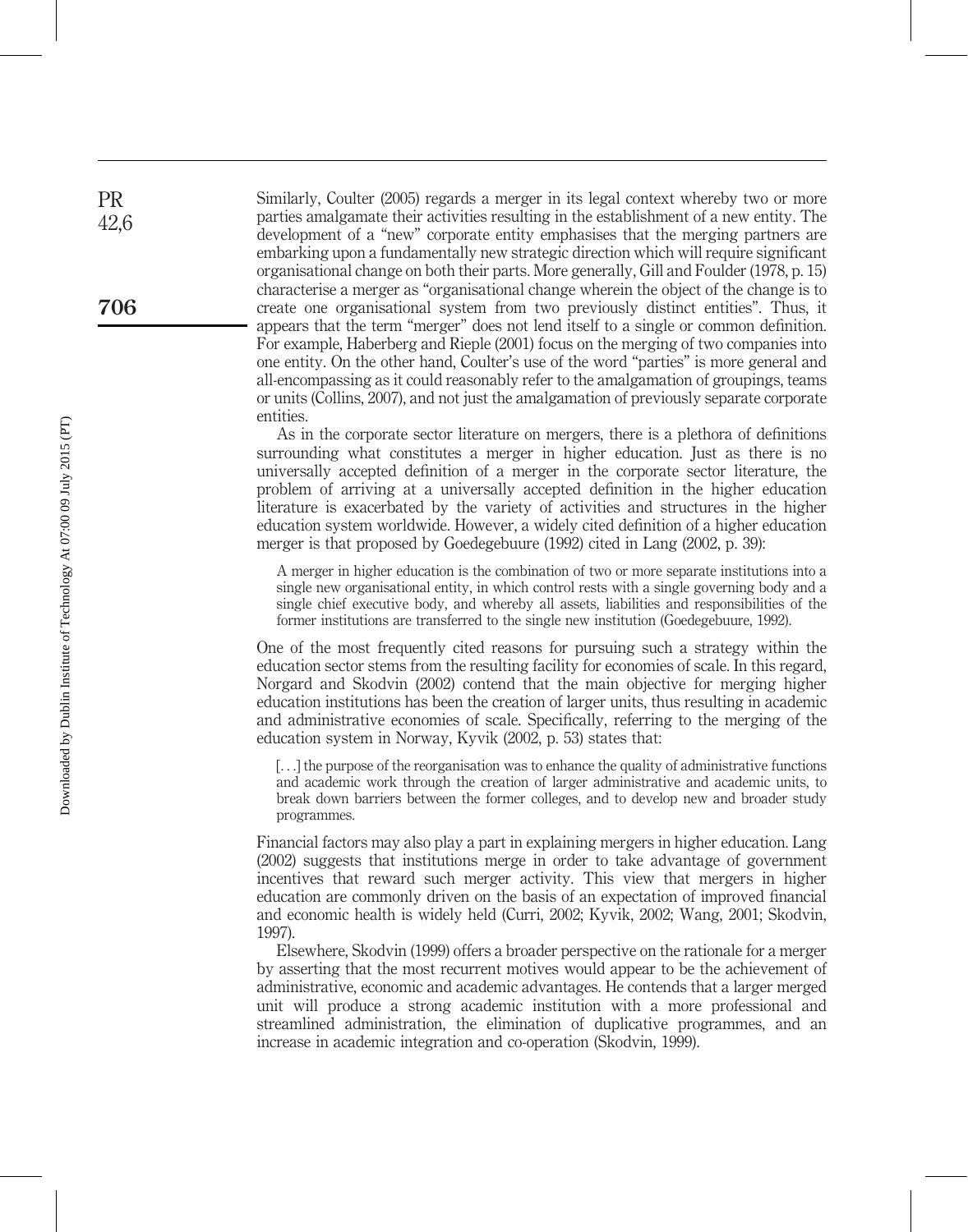#### The post-integration phase of merger activity

Whilst the literature has placed an overwhelming emphasis on the rationale for pursuing a merger strategy (Schraeder and Self, 2003; Balmer and Dinnie, 1999), substantive discussion of post-merger organisational change processes did not really commence until the 1980s (Vaara, 2001). Consistently, there have been calls within the literature for more research to be conducted into the aftermath of a merger, in other words, how the organisation fares "post-integration" (Vaara, 2002; Napier, 1989; Kostuch et al., 1998; De Noble et al., 1988; Shrivastava, 1986). In this respect, Shrivastava (1986) contends that little analysis has been undertaken on the post-integration phase, and on the impact of a lack of integration on organisational performance. This is supported by Child et al. (1999) and Walsh (1989) who agree that there has been a lack of scrutiny regarding the post-acquisition stage. This reflects Napier's (1989) conclusion that mergers are typically poorly understood and managed, particularly in relation to human resource issues.

As referred to above, most of the existing post-merger literature concentrates on the financial performance of the newly merged entity (Cartwright and Cooper, 1995; Somers and Bird, 1990). But it has been argued that the success of the post-merger stage is equally dependent on the integration of human resources and the degree of cultural fit. What is surprising is the dearth of research addressing these two critical areas of post-merger integration. Specifically, Ivancevich et al. (1987) acknowledge that executives tend to be preoccupied with the financial and legal aspects of mergers and rarely focus on the impact of mergers on human resources.

It is therefore clear from the literature that a particular "soft" issue stands out as being ripe for further study – that of the impact of a merger on organisational members. A review of the literature would suggest that there is a distinct lack of emphasis placed on the role of human resources and the merging of, heretofore, different cultures (Marks, 1997; Cartwright and Cooper, 1995, 1993a, b). It is suggested that some analysts only pay attention to the financial or "hard" issues associated with a merger, for example, share price, tax exemptions, price/equity ratios, borrowing costs and value maximisation, to the detriment of the human or "soft" issues, for example, employee morale and job satisfaction, employee stress levels, and human behavioural and attitudinal issues.

According to Cartwright and Cooper (1993a), the human dimension to merger activity and the impact such a change has on employee health and well being has not attracted much research attention. This observation is further supported by the work of Schweiger and DeNisi (1991) and Marks (1982). The scant literature that does exist, concentrates on employees' reactions to mergers (Napier, 1989), and the reactions of managers or executives to mergers (Cannella and Hambrick, 1993; Siehl *et al.*, 1990; Ivancevich et al., 1987; Schweiger et al., 1987; Marks and Mirvis, 1985). Vaara (2002, p. 213) contends that the overall theme emanating from these studies is that human resource issues "receive too little attention, or are under-managed, thus seriously hampering organisational integration".

The element of uncertainty for employees associated with a merger strategy has been the subject of commentary. For example, Bartels et al. (2006) refer to a "sense of continuity", which essentially refers to the "me" issues resulting from a merger process, such as "what will this merger mean for me?" and "to what degree will it involve change for me?" In this manner, employees may question whether they have to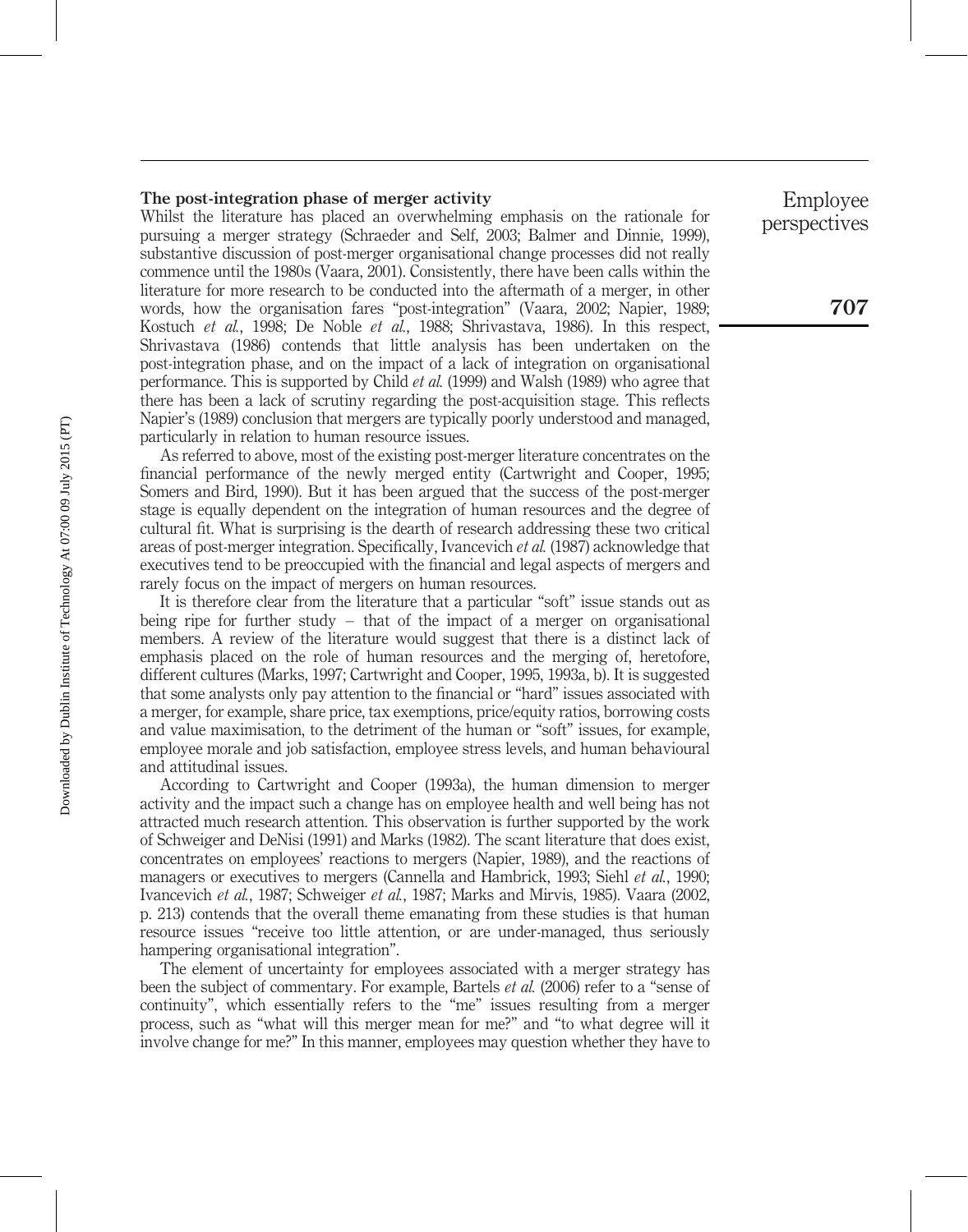physically move or whether their organisational role will change post-merger. Furthermore, Bartels et al. (2006) highlight different features of perceived threat, such as stress and uncertainty relating to the outcomes of the merger. In summary, a gap in the merger literature appears to prevail with regards to the impact of a merger on employees, as opposed to an emphasis being placed on the strategic orientation of the entities involved in the merger.

#### Physical location

A specific issue that would appear to be wholly under-researched in the literature is the impact of a change of a physical geographical location or a change of physical facilities on employees in the merged organisational entity. It may be the case that when two, heretofore independent entities form a new organisation, there could be an over-supply of some key resources, for example, physical facilities in certain geographical locations. If a proportion of the workforce of one (or both) firms relocates to fit in with the new reorganisation of the merged entity, this may have a significant impact upon their psychological well-being. This in turn may affect the integration of human resources and cultural compatibility. Yet the literature does not appear to focus at all on the physical location of the newly merged entity in the post-merger stage. Laframboise et al. (2003) contend that an employee's attitude towards an impending merger and the accompanying relocation, centres around personal issues such as one's desk-space, the disruption to one's personal effects such as pictures, and access to amenities such as cafés and parking.

Leaving aside physical location, the literature accords very little attention to the physical setting in a merger situation. In this regard, Brief and Weiss (2002) maintain that there is little research available regarding the impact of the physical setting (e.g. lighting, noise, temperature) on employee feelings. They cite a study by Wasserman *et al.* (2000) that utilised both quantitative and qualitative research to explain the interaction of physical organisational cues and participants' emotions. When these participants were shown photographs of "eclectically designed establishments", they exhibited pleasant emotions, but when shown "monomorphic designs", their responses were varied (Brief and Weiss, 2002, p. 291).

In view of the discussion to date, it may be inferred that a physical locational setting or physical work environment, for example, a building's facilities, offices and restaurants, may actually play an important role in facilitating change amongst employees. Indeed, the impact of the physical features of an organisation on employee satisfaction, motivation and productivity has long been recognised (Oldham and Brass, 1979). More specifically, Burke (1988) identifies the possibility of a transfer to a new location, as a result of a merger, as being one of the sources of stress and uncertainty for employees. In all, whilst some literature acknowledges the importance of the physical setting (Brief and Weiss, 2002), very little research has been carried out in this area. Therefore, a very substantial gap exists in the literature indicating how a change in the physical environment (e.g. moving to a new location) may affect organisational members.

#### Research methodology

This section addresses the research methodology that was employed in this study. The unit of focus in this research was a faculty within an Irish higher education institution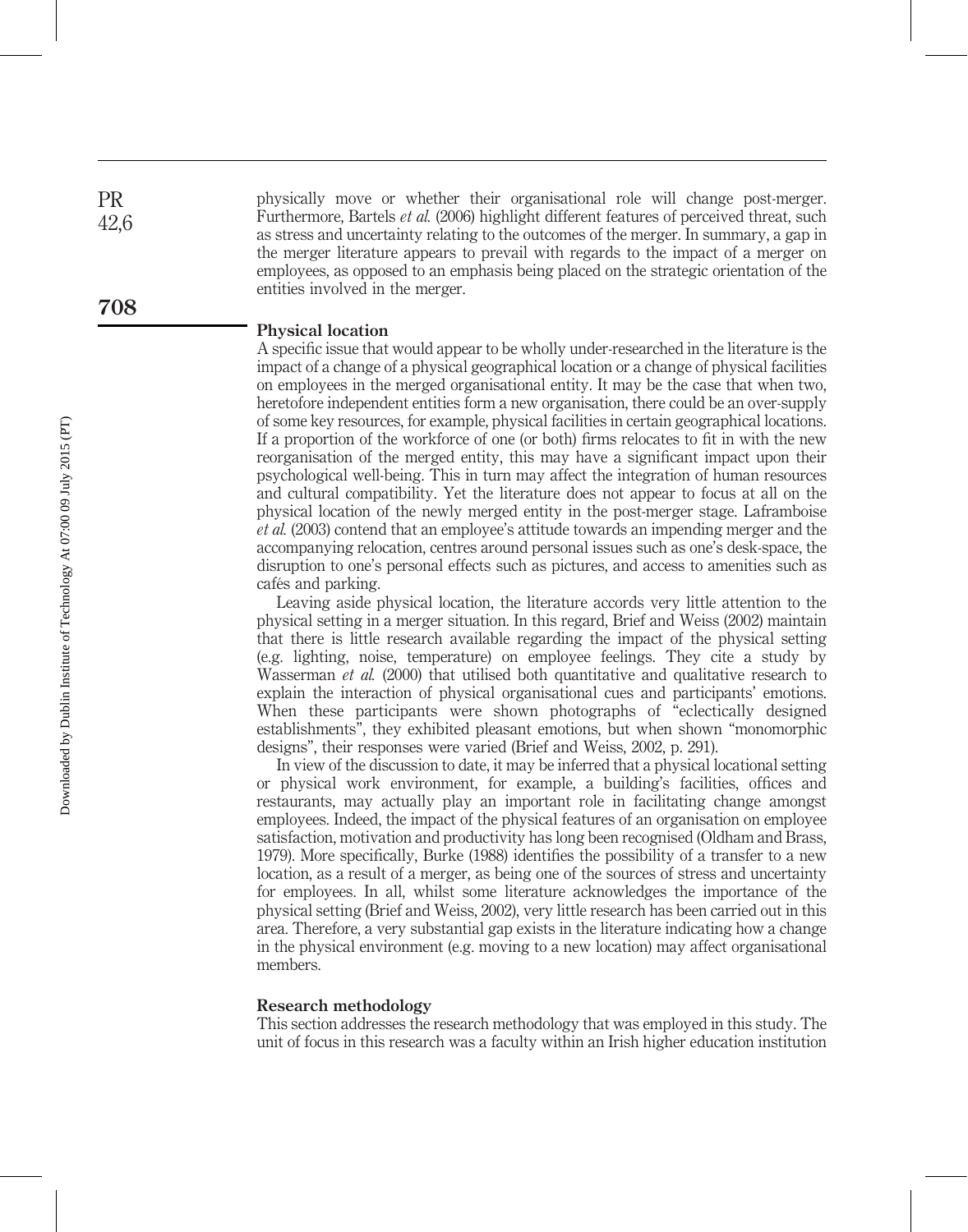that had experienced an amalgamation of two heretofore separately functioning entities. Specifically, the amalgamation involved the unification of two heretofore, geographically disparate units of the same faculty which had been operating in an overwhelmingly separate manner in terms of staff interaction, programme delivery, research activities and supervision, physical location and facilities, administration and student services.

It is necessary at this stage to substantiate the assertion that this change initiative constituted what is deemed to be a micro-merger. From a review of the literature, it is clear that there are difficulties in arriving at a universally acceptable definition of what a merger is, and its evolutionary process. There are certainly different nuances and levels of emphasis within each of the above definitions. However, Parvinen and Tikkanen (2007, p. 763) define a merger as an "organizational amalgamation that leads to two or more formally separate economic entities appearing within a single organizational boundary". In the present study, whilst the two merging entities were non-economic in nature, the merger did indeed constitute an organisational amalgamation of two formally separate entities, into one single organisational boundary, namely, one unified faculty.

Furthermore, the assertion that mergers can differ in size and scope is supported in the previously discussed definition offered by Coulter (2005) who refers to the amalgamation of the activities of two or more parties, resulting in the establishment of a new entity. As posited above, the term "party" is so general as to encompass the merging of organisations, as well as the merging of groupings, teams and units (Collins, 2007). Finally, the use of the nuanced term "micro-merger" to describe the Irish higher education institution at hand, is also supported by a previous study by Kilfoil and Groenewald (2005) who explored a merger at a micro level which incorporated the merging of two higher departments, in the context of a South African higher education institution.

Specifically, in the case of the Irish higher education institution at hand, two units of a faculty were being merged on one physical site, where heretofore, the two units had operated separately in terms of each delivering their own suite of (often complementary) programme offerings and research opportunities, resulting in duplication of teaching and research supervision, whilst also having duplicative administrative systems, e.g. examinations, management and student support systems. The motives in merging these two entities reflected those highlighted by Skodvin (1999), namely the achievement of administrative, economic and academic advantages. Furthermore, it has been suggested that a larger merged unit will produce a strong academic institution with a more professional and streamlined administration, the elimination of duplicative programmes, and an increase in academic integration and co-operation (Norgard and Skodvin, 2002; Skodvin, 1999). Again, this was the strategic reasoning underpinning the merger initiative undertaken in the Irish higher education institution under scrutiny, which brought two heretofore geographically disparate and separately operant halves of a faculty together, on one new campus. Specifically, one half of the faculty moved to the new building and were already in situ in the new campus (referred to hereafter as the "incumbents") whilst the other half moved to the campus some years later (referred to hereafter as the "movers").

This strategy led to a major streamlining of programme development and delivery, sharing of teaching and research supervision across two heretofore separately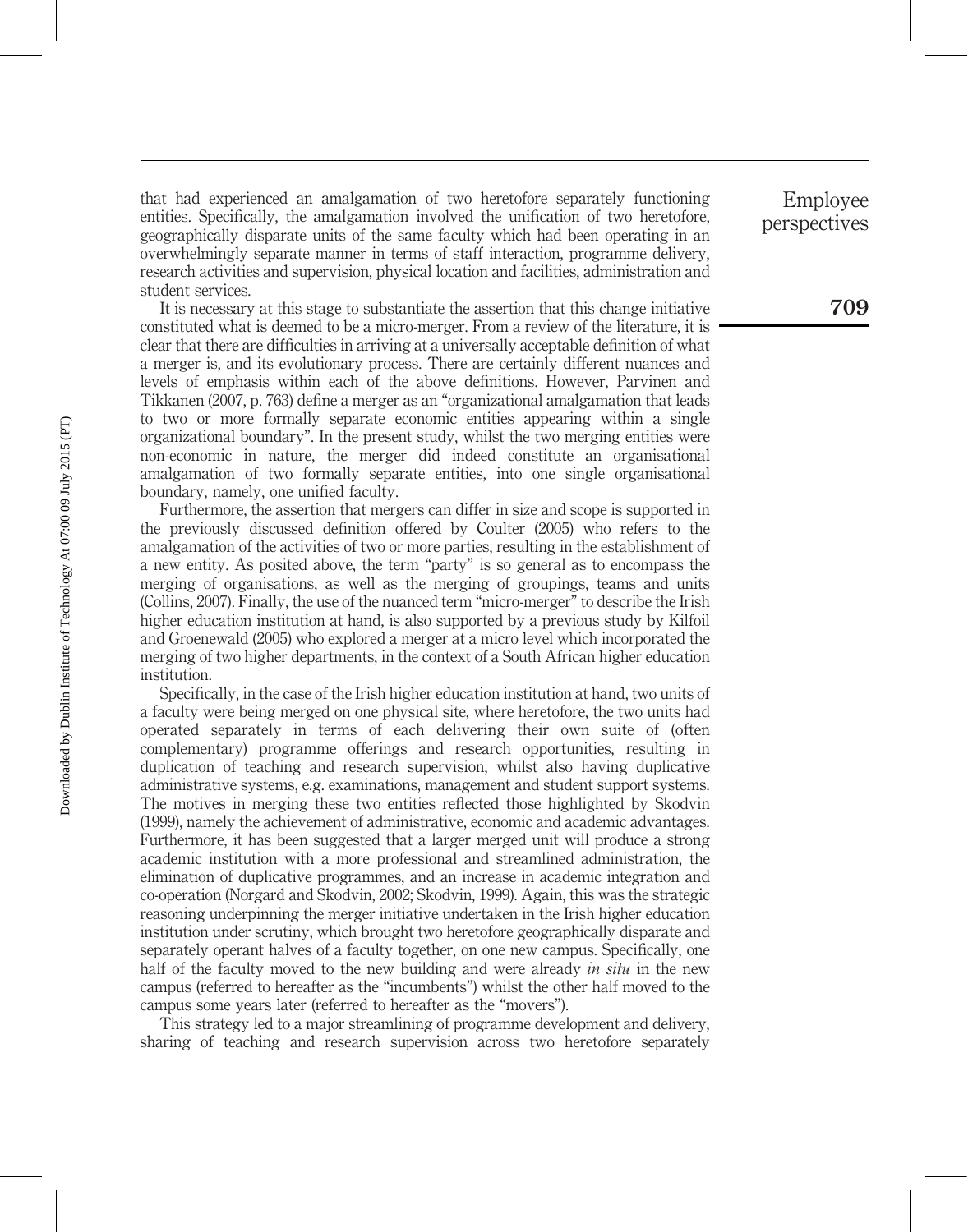operating entities, and also resulted in the removal of a duplicate level of programme delivery, research supervision, administration and student support services. At senior level, the Dean of the Faculty and the governing body of the institution remained in situ, further supporting the author's assertion that this change strategy constituted a micro-merger involving the amalgamation of two large but separately existing halves of the faculty, as opposed to the merging of two organisations into one new entity.

The aim of the research was to examine the post-merger stage being experienced in the merger entity, in terms of the employees' perceptions regarding the impact of the merger on them, from a personal perspective. This aim had been stimulated by a substantial gap in the literature pertaining to the impact of a merger on organisational members, as opposed to the literature's longstanding emphasis on the organisation's raison d'être for pursuing a merger strategy.

41 in-depth interviews were conducted with academic employees (i.e. lecturers) of this Irish higher education institution. A phenomenological approach was identified as best capturing the focus of this research which was to gain insights into employees' perceptions of the merger, recognising that post-merger integration might hold different realities and meanings for different employees. The research was conducted two years after the merger to reflect the post-merger integration stage. This two year time span after the merger was supported by Cartwright and Cooper (1995) who suggested that the change wrought by major organisational transition, such as a merger, can affect employees for anything between six months and four years later.

In-depth interviews were deemed to be the most appropriate research method. Goulding (2002, p. 59) favours the use of a semi-structured interview because of its potential "to generate rich and detailed accounts of the individual's experience". As such, this method was appropriate in light of the author's contention that the impact of mergers on employees has been vastly under-researched. The requirement to access rich and detailed participant insights is also evident in Carson et al.'s (2001, p. 73) observation that interviews lend themselves to uncovering "feelings, memories and interpretations that we cannot observe or discover in other ways".

Specifically, a semi-structured interview approach was utilised whereby participants were invited to discuss their views as to why the merger occurred, their expectations about the merger, and changes arising from the merger. The author conducted all interviews and gained access to the sample by virtue of being a fellow lecturer in the same institution. However, the author was not known, in the main, to the participants. This was a feature of the author being a lecturer in a different discipline, in a wholly separate faculty, and different geographical location, in the institution. The author was cognisant of the potentially sensitive nature of this research as participants were being invited to discuss in detail their working environment and all of the corresponding constituent elements that comprise this environment. To this end, ethical parameters were strictly observed in terms of guaranteeing the participants' anonymity and confidentiality (Hussey and Hussey, 1997). Whilst all participants were lecturers involved in teaching and research, they are not referred to in the discussion below by their discipline, age or gender. This was a feature of some participants indicating that they wished for complete anonymity if they were to offer frank and detailed views on their colleagues and their place of employment, in the post-merger context. Therefore, participants below are referred to only in relation to their "mover" or "incumbent" status. The interviews were transcribed and the data then manually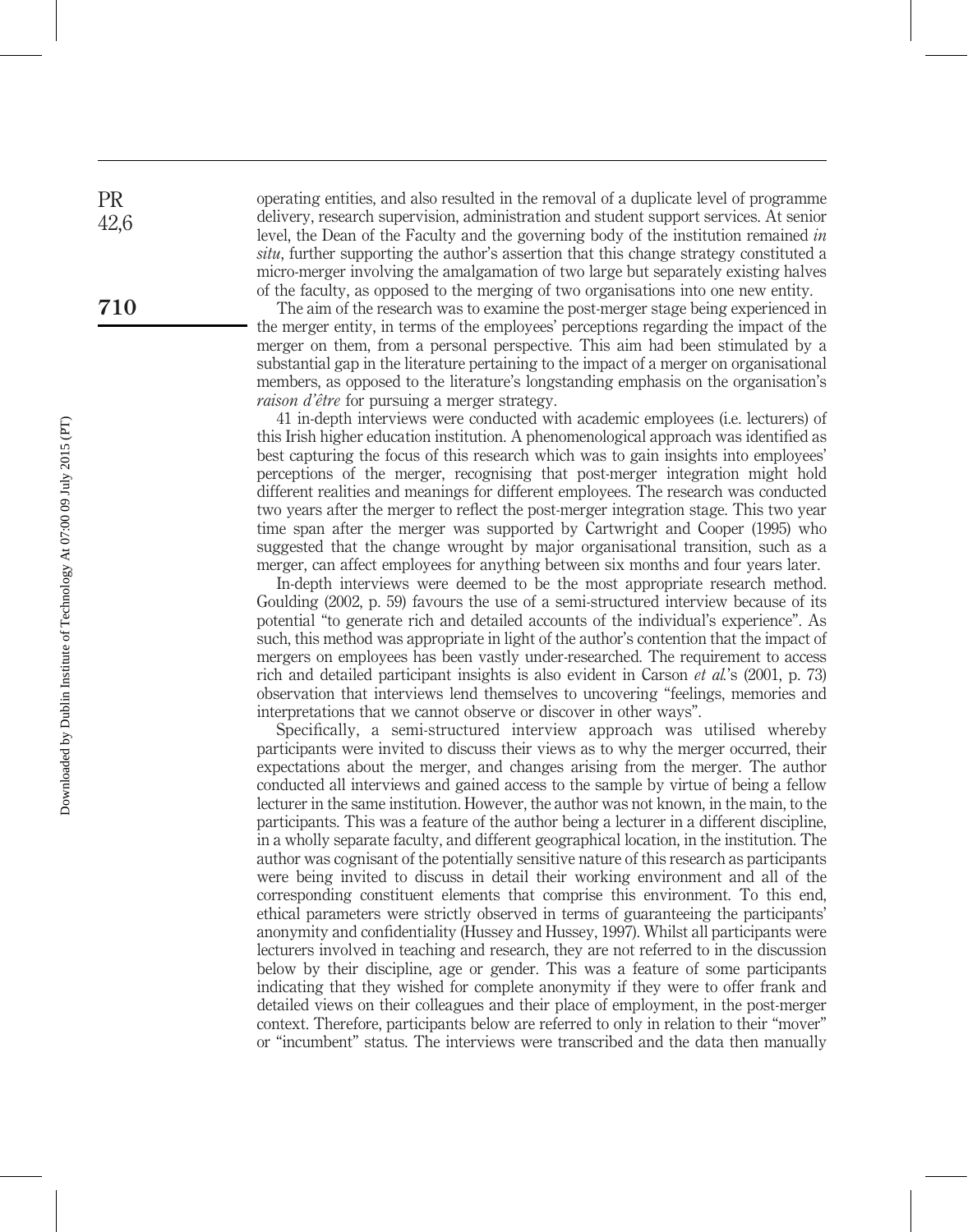analysed by coding and categorising the data, and subsequently identifying patterns in the data with a view to identifying key themes or relationships. The author chose to manually analyse the data rather than use a qualitative computer software programme, for example, NVivo, in keeping with Carson et al.'s (2001) assertion that manual analysis lends itself to a deeper appreciation of the multiple meanings that may be derived from qualitative data.

## The impact of the merger – a personal perspective

Overall, the participants were interested in and engaged by this research and were very vocal in their contributions regarding how the merger impacted upon them. It was clear that the physical locational merger, as well as the merging of heretofore separate systems of programme delivery, administration, research supervision and student support systems, evoked a range of personal emotions and feelings in participants. Academic staff in the old location (the "movers") had worked for years in sub-standard accommodation and facilities. For example, the building itself comprised a number of Georgian terraced houses that had not been designed with an educational function in mind. On the other hand, those staff already in situ (i.e. the incumbents) viewed their new colleagues (the movers) with a certain sense of trepidation tinged with nervous welcome. Thus, both positive and negative emotions were expressed, namely, sadness and nostalgia, anxiety and apprehension, and satisfaction. Employees' positive emotions were driven by the location of the merged faculty, the new building and the enhanced academic environment. Negative emotions were driven largely by a sense of regret (mostly exhibited by the movers) at leaving a familiar regime and a certain sense of trepidation regarding the change being generated by the merger.

## Sadness and nostalgia for the pre-merger status

Some "mover" participants had feelings of sadness leaving their old location where they had enjoyed many happy and productive years, despite the substandard accommodation there. For example, in one interview, a participant acknowledged:

[...] a sense of sadness about leaving what I was familiar with [...] a small environment where everybody was kind of thrown together quite closely [...] and realising that the whole environment was going to be greatly expanded (Mover 3).

Inherently linked with this feeling of sadness is a sense of nostalgia where the participant appeared to be somewhat mournful for an environment that offered an element of familiarity: "almost a bit of sentimentality then about leaving a really badly cramped building [...] leaving what I was familiar with" (Mover 3).

Another participant highlighted a mindset about innovation in the faculty. It was observed that people had become so used to undertaking their roles and responsibilities in a certain way that changing these habits and mindsets may be rather difficult for them, for example:

I think there is a large section [of organisational members] [...] that would not naturally have been innovative, and they would have done things in a particular way and it's not natural for them to move away from that, and that they struggle a little bit in moving away from the  $[\ldots]$ norm, or the traditional thing, and I think it's quite a large section that has that issue (Mover 6).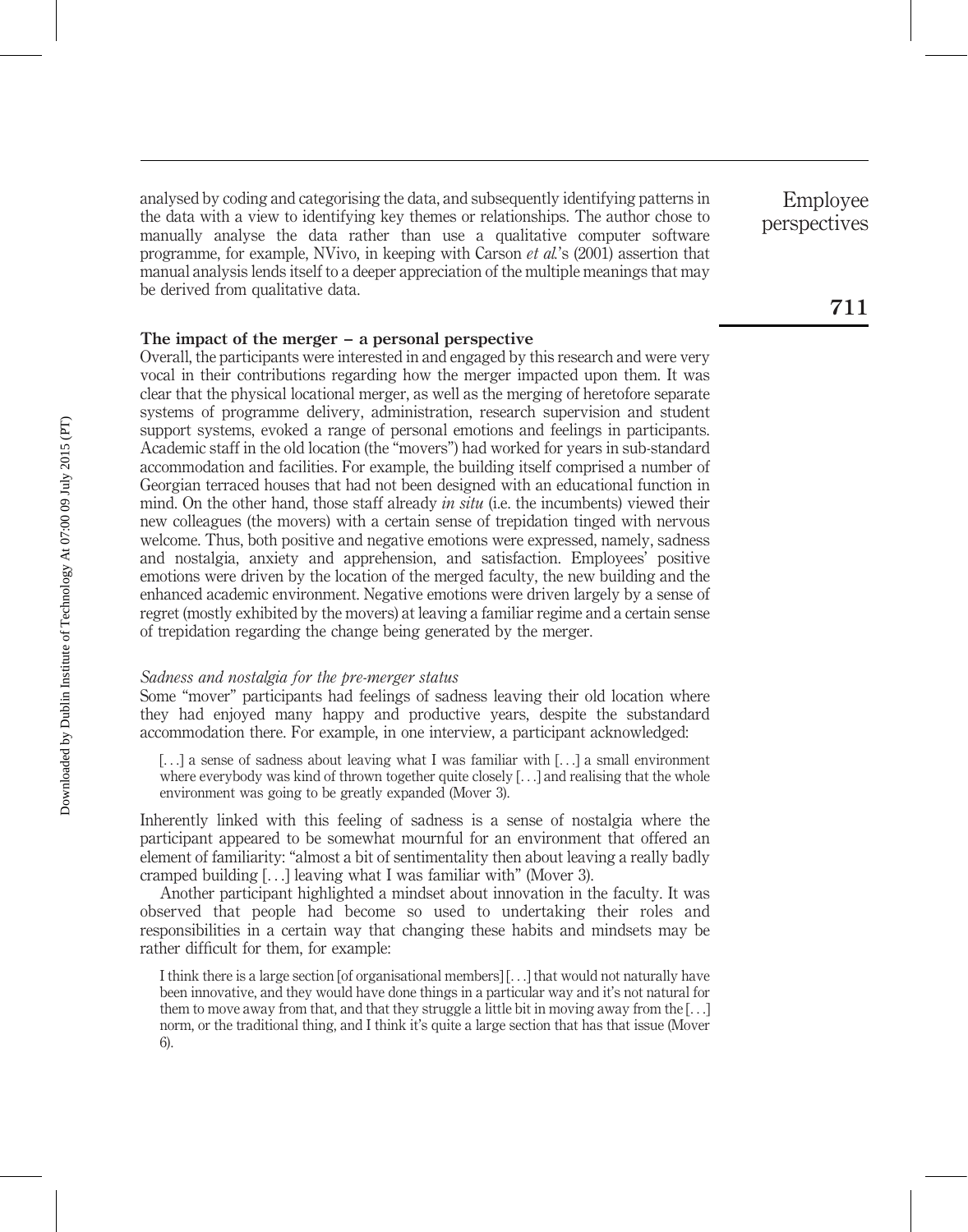#### Anxiety and apprehension

Another emotion that was identified was a level of anxiety whereby a large number of participants, particularly those moving to the new location were worried about the allocation and type of office accommodation they would receive in the new campus. Equally so, the incumbent participants were also worried about the allocation of office space, as one participant described:

There was a lot of concern I know amongst the population about [...] moving offices, we're going to be moved here, we're going to be moved there, to me it didn't really matter. I was sort of very much at the stage where I was open to wherever I'd be moved [...] I figured it would be a new experience if I was moved in with a new cohort of people (Incumbent 13).

This participant was obviously very open to the new office allocation and indeed re-allocation process. However, some participants were apprehensive at being moved away from their existing familiar office arrangements, as the following excerpt identifies:

[...] people were saying that what they might do to assist the merger is to have some people [movers] and some people [incumbents] in the one office and I think that was sort of sent around as a rumour which again didn't concern me, but a lot of people wanted to stay with their own colleagues or their own [discipline] areas (Incumbent 13).

Therein, the participant draws attention to the potential for pre-merger rumours to prevail in such a change initiative, but also alludes to his own response in discounting such rumours and not allowing them to affect him. His perspective is also redolent of an "us versus them" mentality in that some lecturers wished to remain in their existing office groupings as opposed to being given new office accommodation with new colleagues. This reflects Bartels et al.'s (2006) view that following a merger, organisational employees or what they call the "mergees", may feel under threat when their group is in danger of extinction by the "infusion" of new personalities, thereby ensuring that they stick tightly to the group with which they are already familiar. In this manner, a social aspect to organisational membership is recognised.

Equally another incumbent reflected that nostalgia for "the way things were" (pre-merger) could also be explained by a familiarity with the former status quo and a certain trepidation towards change. This participant (Incumbent 27) recognised that people are creatures of habit, and any changes in habit pose a serious upheaval for staff, for example:

[...] people are creatures of habit you know, creatures of routine, they have to change offices, they have to change [...] you're uprooting what you've been, changing what you've been doing for years and years and years and the next thing you change, you've a new office  $[\ldots]$  a new computer, car parks, location and traffic [...] it's a massive change (Incumbent 27).

However, most participants were keen to stay with their own cohort of colleagues, which normally manifested itself by virtue of the school or discipline that they were affiliated to, for example, one participant stated that:

PR 42,6

<sup>[</sup>...] my only preference at the time was that I would be with people of a similar discipline [...] I also felt that I wanted to be housed in my school [...] that was an important thing for me at the time [...] that was just me wanting a bit of security [...] wanting to be secure around my school and there was another part of me though that was excited about you meeting all these other schools and embracing that as well (Mover 3).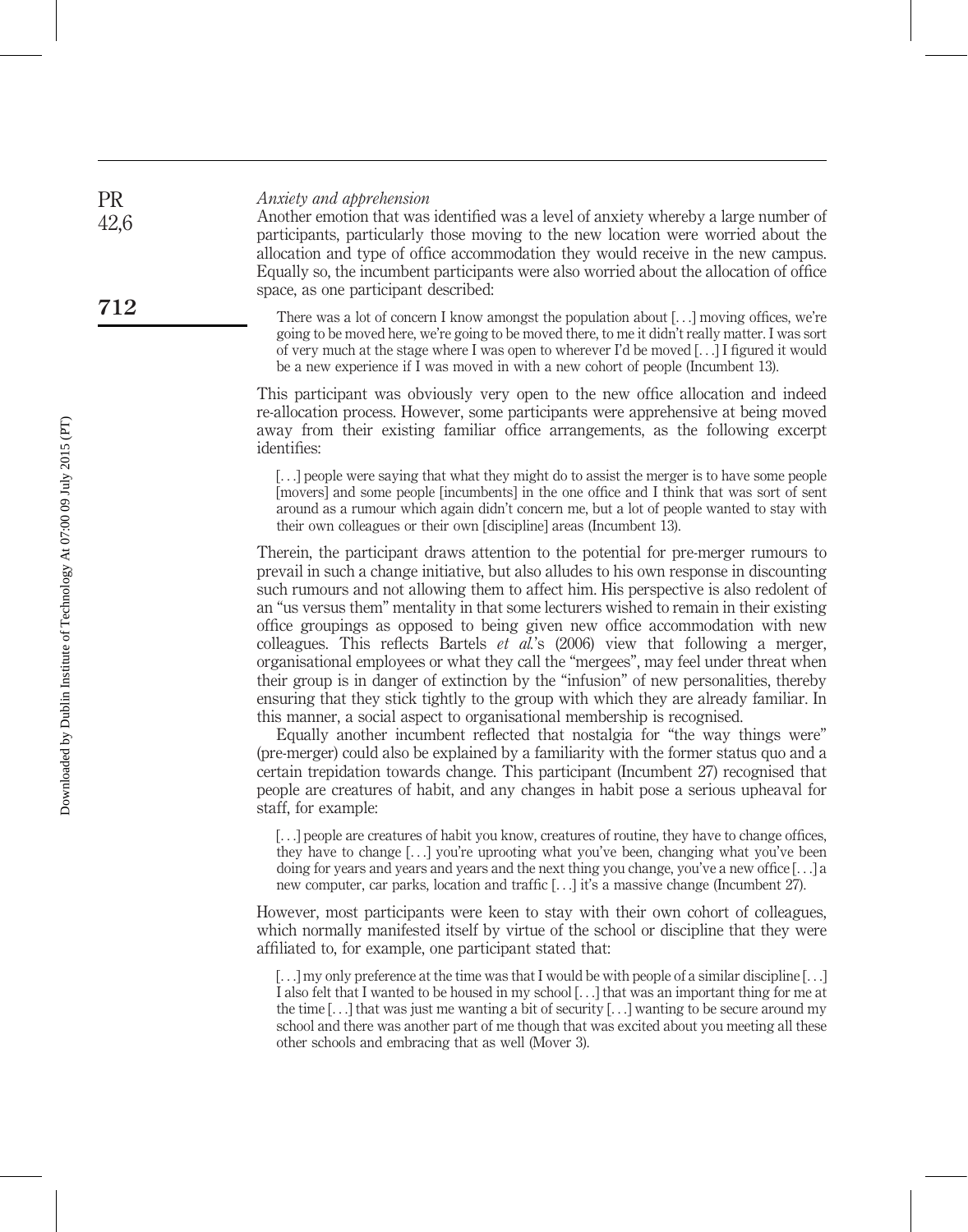From the above, many of the participants, both movers and incumbents, placed strong emphasis on their familiarity with their current office allocation and the colleagues with whom they shared their office. This familiarity provided an element of security or a comfort zone to them. Therefore, any change in the status quo, for example, moving into a new building, was viewed at one level, as being somewhat threatening or a source of concern, and at another level, as being an exciting event. This concern to remain in familiar settings and/or with familiar colleagues, is reflective of social identity theory which posits that members of a group may feel threatened if that group's structure is challenged (Bartels et al., 2006). As such, the author's observation that a number of participants were concerned about the dissolution of their existing office arrangements to facilitate the merger, was strongly reflective of social identity theory. The author contends that the participants who expressed a concern regarding their office accommodation, were in fact alluding to their sense of identity that they had built over a period of time, resulting from their membership of, and familiarity with, a certain social group, namely their office colleagues.

## Satisfaction

Another prevailing emotion, displayed more so amongst the movers than the incumbents, was that of satisfaction and excitement. Satisfaction levels amongst participants were categorised according to broad themes emerging in this study, namely satisfaction due to the new geographic location, satisfaction due to their perception of the new building, and satisfaction due to the enhanced academic environment.

Satisfaction – new geographic location. A key theme regarding the impact of the merger on employees' perceptions was in relation to the faculty's new geographic location and the resulting impact that the new location had on participants' travelling time to and from work. This was specifically an issue for all of the "mover" academic staff. There were mixed responses in relation to this theme, ranging from those who were annoyed at having to travel for longer periods of time to work, to those who had to travel further distances but did not mind doing so, to those who resided very near to the new location and whose journey times were reduced considerably.

A number of participants expressed their irritation at being moved to a new geographic location, for example: "[...] being very selfish initially I thought it was just inconvenient, it just was forcing me to trek further across the city to get to work" (Mover 1). One participant developed upon this point and stated that "initially the only concern I had was moving probably two miles away from where I lived to get to work" (Mover 3). Another participant stated that:

[...] from a very personal perspective [...] it was a bit of an issue for me that I now have to drive across [...] the city [...] adding on minimum an hour to my working day [...] half an hour in the morning and half an hour in the evening (Mover 9).

It was also evident from other participants that the proximity of their new location to their homes was not an important issue. For example, one participant asserted that where he worked "didn't make any difference [...] my commute hasn't changed a whole range" (Mover 17).

One participant referred to the fact that the new geographic location was ideal given her own home location and her proximity to direct transport links, for example: "[the]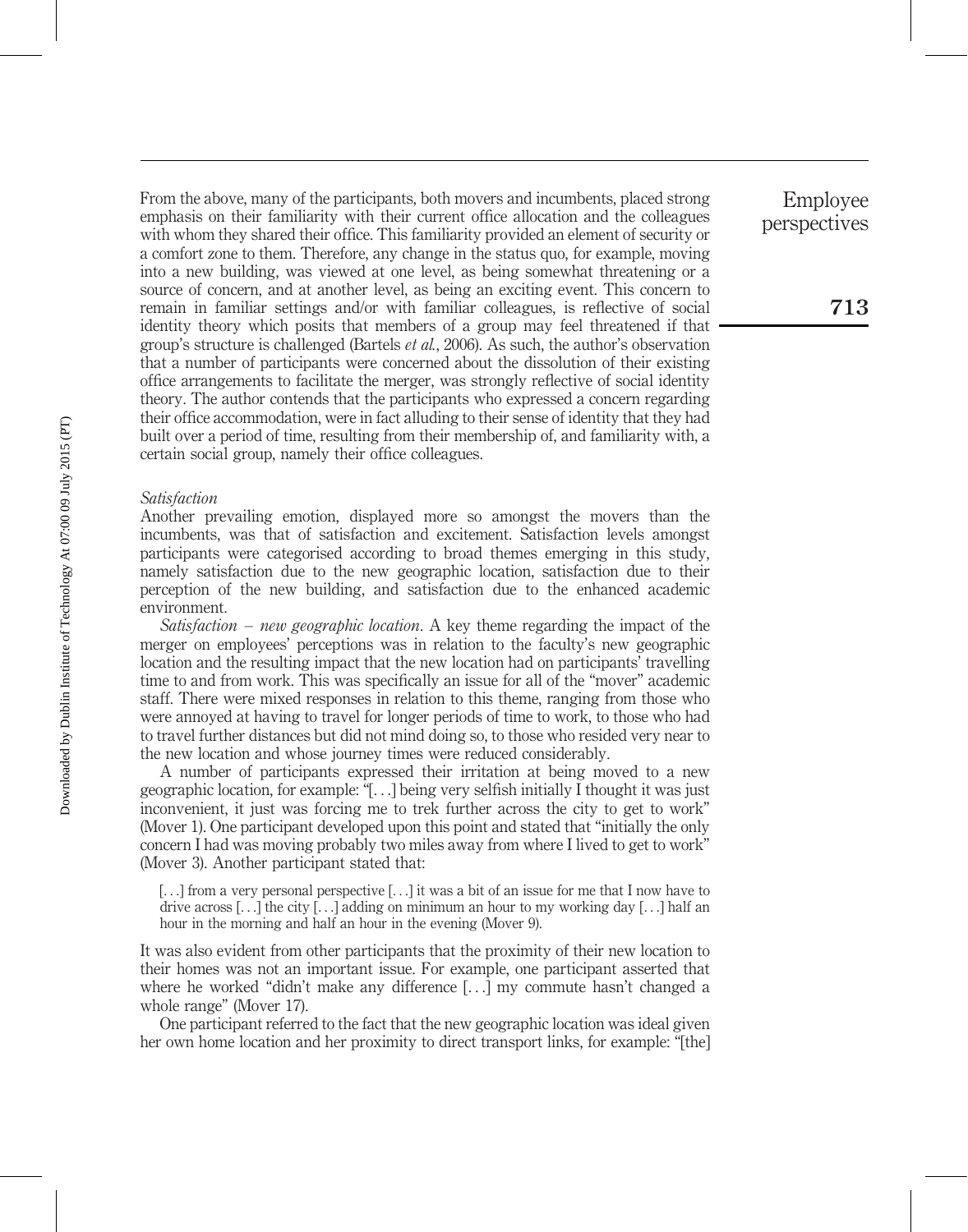geographic location is ideal for me [...] it is about the best location I could have wished for" (Mover 6). A sub-theme in these discussions was the mode of transportation that participants used to get to and from work. Some participants asserted that they enjoyed walking to work. For example, one participant stated that it was "good for me, I walk to work" (Mover 32). Other participants declared that it was now a pleasure to commute to work in better and certainly more salubrious geographic surroundings, for example: "I was quite happy to move out [of the old building] [...] because it wasn't a pleasant place to be. Not a great part of town [...]" (Mover 37).

For a large number of participants who had made the move, an important issue that arose was whether or not there would be a plentiful supply of car parking spaces in the new building. For example, one participant stated:

[...] I get up earlier in the morning and so I miss most of the traffic. I get a parking place every day [...] it's more generous here, there's more people, I don't know how it happens [...] there are more spaces available, you can even come at nine o'clock and still get a spot (Mover 1).

The above discussion emphasises the importance of proximity to work for most of the participants. It is clear that physical relocation exercised people's emotions in many different ways, from irritation and annoyance to satisfaction and contentment. This was one issue that really impacted upon participants immediately in the post-locational merger phase. It is arguably the first practical and personal manifestation of change and perhaps it forewarned these participants of further change and adaptation in the future. These findings further underpin the participants' self-orientation with regard to the faculty merger, i.e. they illustrate the question alluded to by Bartels *et al.* (2006) – "what will this merger mean for me?" and "to what degree will it involve change for me?"

It is interesting to observe that the emotions expressed by the participants highlight the substantial change that the merger brought for employees. In other words, it is necessary to simultaneously consider how the merger affected their behaviour and feelings. For example, some participants referred to longer travelling times which in turn led to feelings of irritation and annoyance. However, the participants also expressed satisfaction arising from the new building, which will be outlined below.

Satisfaction – perception of new building. Many of the "mover" participants were very happy with their new location and compared it with their previous facilities, indicating that their previous building and associated facilities had been sub-standard and crowded. This is evident from the following quotes:

[...] the building was so small, you certainly met people an awful lot more and there was just one small staffroom where you had your coffee or your lunch (Mover 1).

I think in the other place we used to get depressed [...] I didn't realise how depressing the whole area  $[\ldots]$  really was to work in until  $[\ldots]$  walked into this beautiful new place  $[\ldots]$  you had people coming from almost a tenement type building into a purpose built building (Mover 3).

[...] some of the rooms in [the old building] were just truly appalling and [...] there was huge problems with ventilation [...] you were often at considerable disability carrying out a class and that [...] operationally was problematic (Mover 4).

[...] [the old building] is an awful place, both its location isn't ideal, and the building itself is about as far removed from state-of-the-art as you're [...] likely to find (Mover 9).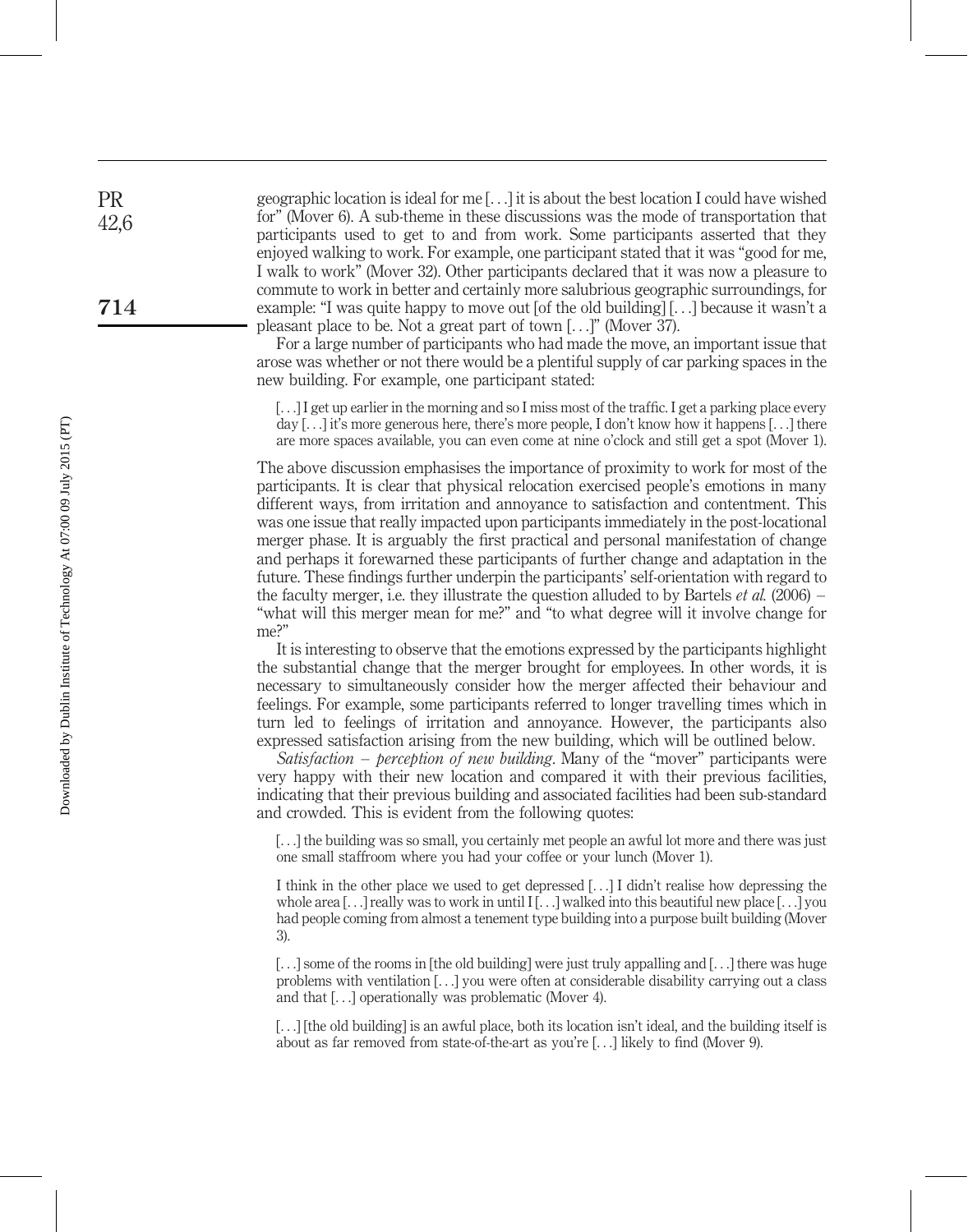Given these sentiments regarding the old building and facilities in which the movers had been housed, it could be reasonably assumed that the participants would welcome a move to a purpose-built new campus, as evidenced by the following excerpts:

[...] facilities here are much, much better, I mean, hundreds of times better (Mover 2).

[...] there is more lecture-student interaction [...] it's so open-plan, there's a lot of space [...] when I was in [the old building] it had so many corridors [...] it was all over the place [...] it was like a maze so you know you wouldn't really bump into students at all whereas here they're all hanging out (Mover 18).

As mentioned above, whilst the majority of participants did indeed welcome the new purpose built campus, one of the outcomes of the new building was the fact that some participants found it somewhat big and anonymous. For example, one participant identified that "I like the building, I like everything about it, the only thing I don't like [...] is that it's so big, it's anonymous" (Mover 1). This was a recurring theme throughout the interviews and one participant even likened the new purpose-built campus to that of a "shopping center" (Mover 10).

It was also observed that some of the participants felt that the size of the building exacerbated the perceived loneliness of the lecturing role. For example, one participant highlighted the fact that lecturing was "a lonely enough environment and I felt that I was moving into a lonelier environment" (Mover 3). This theme was reflected in the fact that another participant asserted that "you are your own boss" (Mover 29) and that lecturers had a certain degree of autonomy in the context of the frequently individualistic profession that is lecturing.

An interesting observation was made by a participant in relation to any potential negative views on integration and the physical building:

[...] people who are not happy with the integration and it's not a topic for discussion that you'd hear much about anymore [...] it's down to personalities [...] it's certainly is nothing to do with the physical structure within the place (Incumbent 8).

It is interesting to note however that some participants preferred the anonymity afforded to them in the new purpose-built campus. One participant felt that the atmosphere in the old building had been a bit too intimate and likened the building to a "fishbowl location" (Mover 16). This theme of intimacy in the old building was further identified by many participants, for example: "it was small, it was very intimate and you got to know everyone really well" (Mover 17).

Interestingly, the participants, in the main, perceived the size of the new building from a purely personal perspective. However, one participant referred to the perspective of another party – the student. This outlier theme emanated from one participant who mentioned that perhaps the building could also be perceived as being big, anonymous and lonely by the student population. This may be evidenced by the following excerpt:

[...] it would be awful to be [...] a student and you didn't immediately gel with a group of students or make friends or whatever, it might be a lonely building (Mover 2).

Satisfaction – enhanced academic environment. A significant theme to emerge from this study was the extent to which the new physical location would result in an

Employee perspectives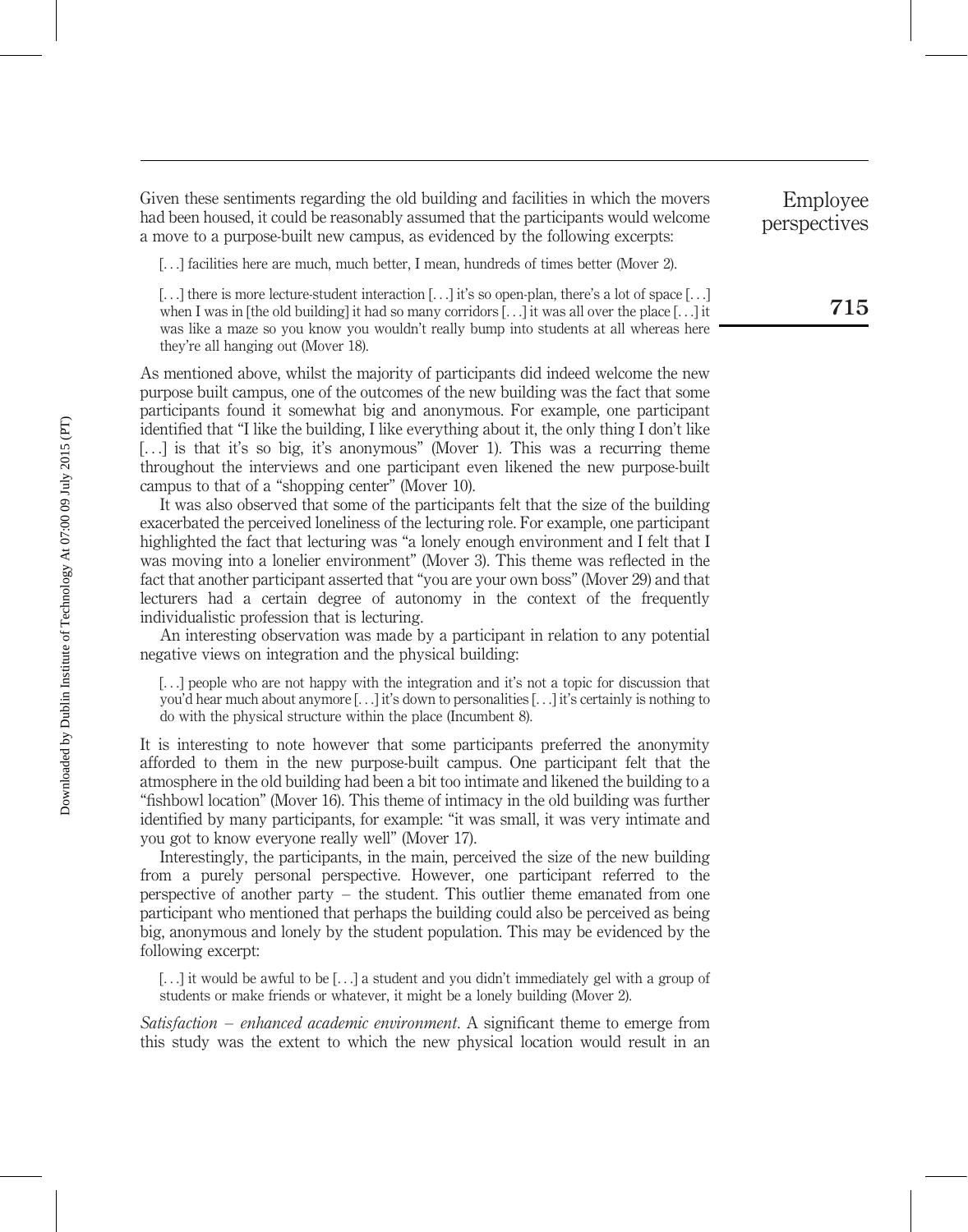increasingly integrated academic environment. One participant felt that the new location made people feel more positive and focused in their work, for example:

> I think everyone feels better about themselves [...] I think everyone feels that this is much more of a college, a university type [...] we feel more confident [...] I think we behave as better academics. I think we are doing more research, we are doing more writing [...] we are contributing more positively to Irish academia (Mover 17).

This theme was further supported by the view that with the new physical location there was a stronger sense of identity within the faculty, for example: "there is a stronger sense of being a part of the faculty [...] as opposed to being a part of the school" (Mover 18). Academic integration was also enhanced through the development of informal research groups, syndicate groups or special interest groups (SIGs). One participant referred to the fact that since the merger "there's been lots of syndicate groups set up and people seem [...] to really value that" (Mover 18).

A further sub-theme emerged in the context of a more formal work environment, namely, that some participants felt their new working life arising from the merger, was more enjoyable and stress-free. One "mover" participant believed that "people look happier" in the newly merged campus and "they look better" (Mover 2). Another participant suggested that the merger had been a "very uplifting, very motivating" experience and that "the whole environment is bright" (Mover 3). This was further supported by a participant who described his working life as being "so much more enjoyable and stress free" (Mover 4).

There was a strong understanding of the need to progress in the new academic environment. Participants referred to their excitement at the new opportunities that were being created by the merger, such as the development of new academic posts and enhanced career development. This may be evidenced by the following excerpts:

I was excited about changes at the same time [...] I felt you know an injection of new culture [...] a time for us to change (Mover 3).

It does the world of good to [...] accept change and see it for the good points rather than the bad points (Mover 12).

I think career development has opened up quite significantly for a lot of people [...] to grow and develop (Incumbent 34).

Overall, all participants recognised the need to progress in their new academic environment, as one participant succinctly opined: "life goes on. Let's live in the future rather than revel in times gone past" (Mover 38).

#### Discussion of findings

Whilst the extant literature has exhaustively examined the financial and organisational rationale and outcomes of merger strategy, very little research has focused on the softer, people issues specifically relating to how a merger affects its organisational members (Vaara, 2002; Cartwright and Cooper, 1993a). In the present study, the participants had varying feelings and emotions, which tended to result from the practical and personal manifestations of the change wrought by the merger. For example, the location of the newly merged faculty suited some and not others. Equally, some participants favoured the large building because of its anonymity whilst others regarded this as a drawback. All of the participants made strong reference to the "me"

PR 42,6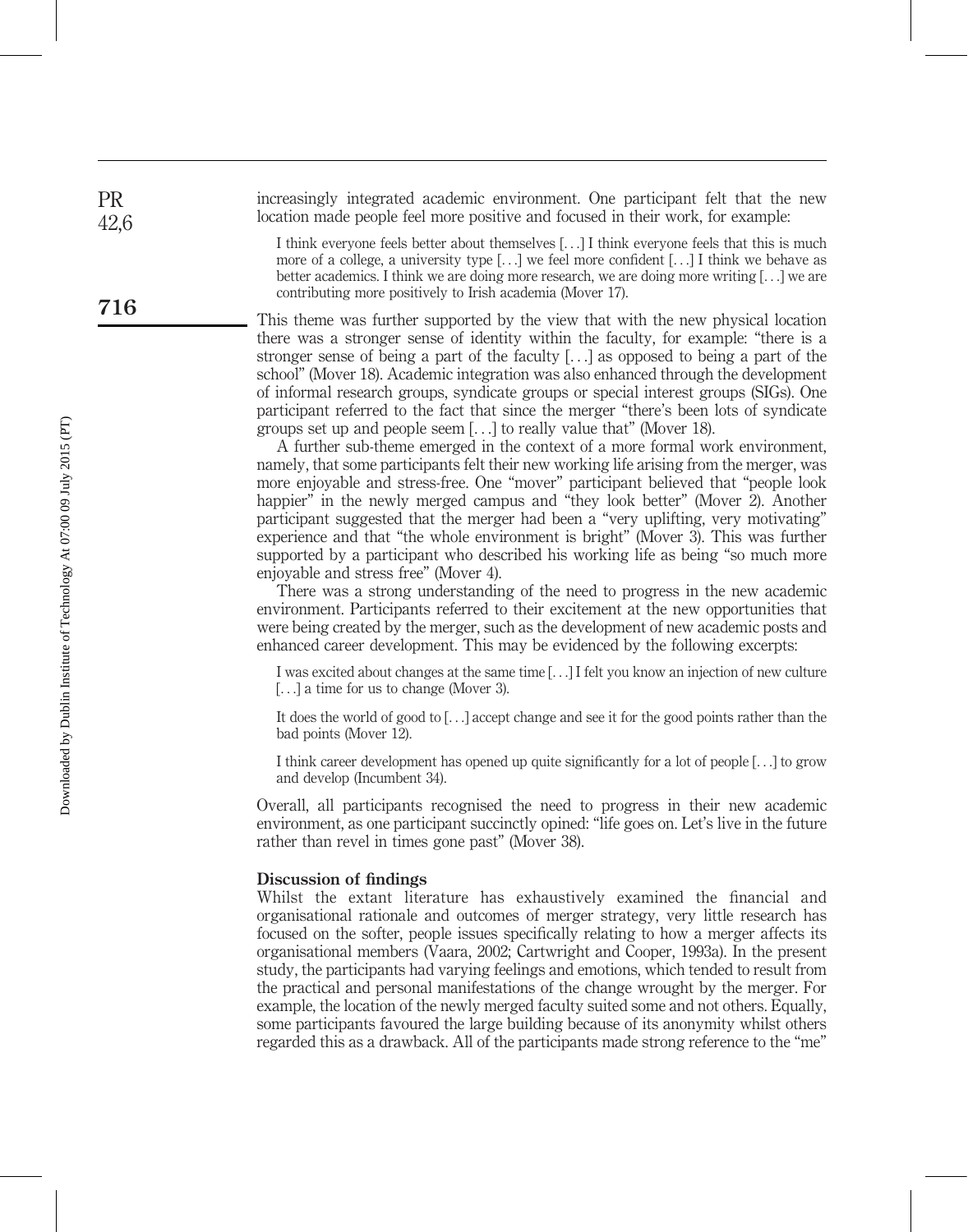issues in terms of how the location was for example, convenient in terms of travelling distance and time. The overall findings regarding the emotional outcomes of the merger address a major research gap in the literature concerning the impact of a merger specifically on employees. For example, Vaara (2002) contends that such human resource issues have received too little attention whilst Cartwright and Cooper (1993a) similarly highlight the need for more research on a merger's impact on employee health and well-being.

More specifically, the author addressed a clear gap in the literature in terms of an apparent lack of research pertaining to the post-merger situation in a higher education context, and the resultant impact that the new physical location, building and facilities had on organisational members. It is evident from the extant literature that significant emphasis has tended to be placed on the business and financial environments resulting from a merger. However, it was evident from this research that the impact of the physical environment on employees' perceptions and attitudes was clearly a significant issue for participants.

Throughout the interviews, the participants directed the flow of discussion towards that of physical integration. They continuously referred to, in clear and succinct fashion, the "before" and "after" physical environments and associated facilities in their old faculty buildings and the new purpose-built campus. It was abundantly clear from the "mover" participants that they were glad to have moved from their "old" site, but not without a touch of nostalgia. Whether they liked it or not, this building had housed them for a very long time period, during which they taught, researched and socialised, and where they had made friends and professional work contacts. Their poor physical environment had certainly not stopped them in carrying out their roles and responsibilities.

A major finding in this research concludes that the "new" purpose-built physical environment appeared to be a significant motivator for employees and an important source of job satisfaction, but more so for the movers who were enjoying the newer facilities. This was particularly evident from the "mover" participants who identified a very apparent and welcome change in their physical working environment. As previously identified, in describing their new environment, participants inevitably referred to their old environment and consistently compared the old environment with the new environment. Equally so, the majority of the incumbent participants who had already been in residence in the new building, in the main, articulated their satisfaction with their working environment. A further significant theme also arose in relation to the provision of office accommodation in the newly merged campus. People were somewhat fearful about the move in terms of office accommodation. Furthermore, there was apprehension over whether they would get to share with their friends, the location of their office in the new building and whether they would be sharing with a person from their discipline.

This points to the concept of territoriality which constitutes an under-researched area in the literature. It has been observed in the literature that a change in physical environment may disturb or threaten employees who heretofore had marked out and defended their own territory (Brown et al., 2005). For example, employees may be very territorial over their specific organisational roles, their relationships with colleagues, their physical work environment and indeed in terms of placing family photographs and other personal belongings on their desks. One form of territoriality was very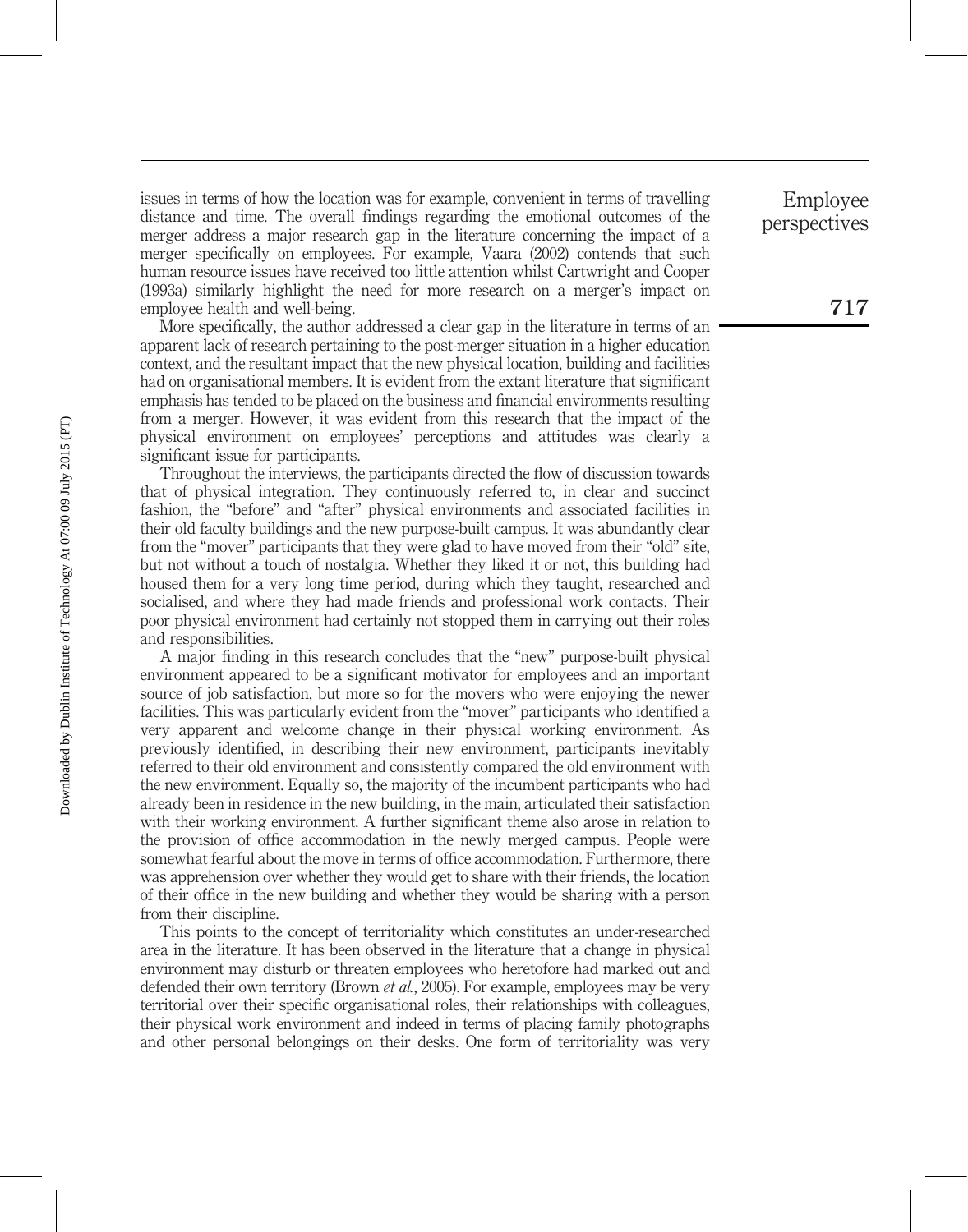evident in this research, in terms of the politics involved in the allocation of office space. For example, some of the participants exhibited an element of fear and anxiety regarding the type of office they would be allocated and the colleagues with whom they would have to share this space. This finding supports that of Brown *et al.* (2005) who contend that when a merger disturbs employees' territories, they often seek to re-define their territorial parameters. A related concept is that of psychological ownership, referring to an individual's feelings of possessiveness and attachment for an object (Brown et al., 2005). It could be argued that some of the participants exhibited psychological ownership in terms of their stated attachment towards some colleagues, in terms of shared office space. Furthermore, this perceived need amongst some movers to maintain the status quo in terms of moving to the new location and continuing to share with the same office colleagues is reflective of social identity theory. For example, Tajfel (1978) highlighted the importance of an individual's membership of a social group. Bartels *et al.* (2006) further identified that employees may resist a merger if they fear that it poses a threat to their existing group structure or values. This was the case in this research for those movers who strongly wished to remain in the comfort zone that was for them, sharing an office with familiar colleagues.

The literature on mergers recognises that the merger experience can often be a threat to employees' equilibrium, for example, their relationships, norms and status levels (Marks, 1982). That mergers can affect employees, in a negative manner, both psychologically and emotionally, is widely recognised in the literature (Macri et al., 2002; Davy *et al.*, 1988). This research presents a starkly contrasting finding in that the movers and incumbents were positive about the impact of the merger on them, in an area that directly affected them, i.e. the physical work environment. That a merger can result in such positive emotional outcomes, is an area that has received sparse attention in the literature. Certainly the merger represented a significant change for the participants, but in contrast to the afore-mentioned stark view of mergers, the participants exhibited a more practical and pragmatic approach. Given the nature of this higher education institution located with the Irish public sector, it must be acknowledged that whilst job losses were not a significant factor for most of the organisational members, the associated outcomes of a merger such as the need for redeployment, up-skilling and re-location, were critical issues for their consideration.

Overall, there was general agreement that people appeared to have adjusted well to the new physical environment. In the overall scheme of academia, physical infrastructure is but one ingredient in the successful provision and delivery of an academic experience. Nevertheless, for these participants, their physical environment and indeed proximity to non-academic facilities such as the commercial district of the city, a major city centre park, banks and shops, highlights the impact of the environment on their hopes, apprehensions, aspirations and overall work practices before and after the merger.

#### Conclusion and recommendations for future research

This paper presented findings from a study that was undertaken in a higher education institution, arising from a faculty merger. The study specifically focused on the impact of the micro-merger on employees, i.e. their perceptions and understanding of the merger, and how it affected them. The paper commenced by examining the literature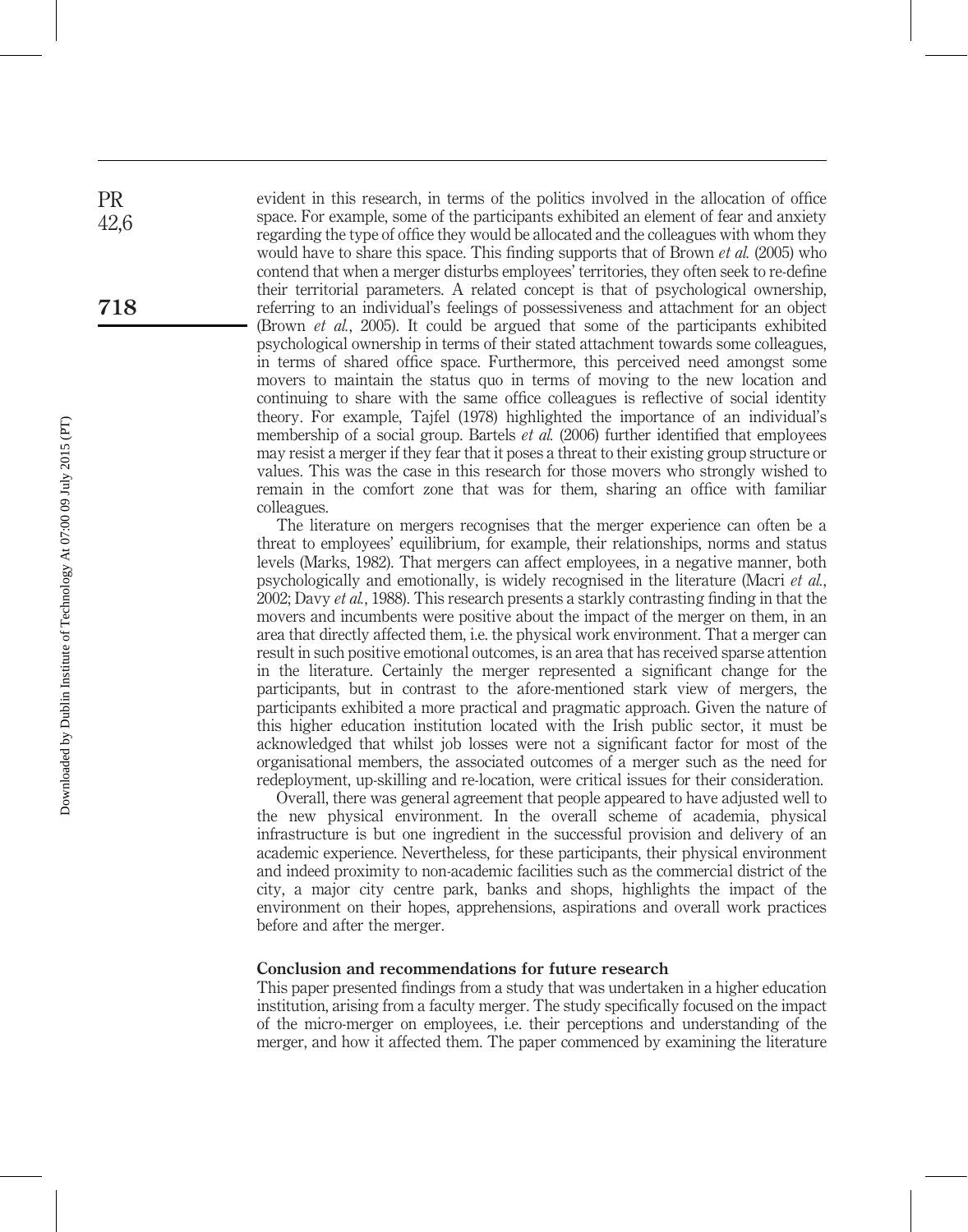on merger activity, with specific reference to the rationale for pursuing a merger and post-merger integration. Furthermore, the author teased out the various perspectives that different authors offer, when defining the nature of a merger, and concluded that mergers may assume different guises in terms of their scope and scale. Accordingly, the case was made that the merger in the present study constituted a micro-merger, in that it involved the integration and amalgamation of two halves of the same faculty, which had hitherto, been operating as geographically disparate and individual entities.

In terms of adding to the body of knowledge pertaining to merger activity, this paper's contributions are two-fold. First, the author sought to address a gap in the literature pertaining to the human issues arising from a merger. This research addressed the gap by examining the personal, emotional impact of a merger on the participating organisational members, with specific reference to the impact of a change in physical environment and facilities. As such, employees placed significant emphasis on the personal outcomes of the merger or the so-called "me" issues in contrast to the literature's emphasis on the organisational outcomes of the merger. The importance of focusing on such people issues is highlighted by Van Dick et al. (2006) and Marks (1997) who argue that the human element of merger strategies tends to receive insufficient attention.

Finally, in terms of presenting an agenda for further research in this area, the author contends that there remains a major gap in the literature concerning the aftermath of a merger, from an organisational members' perspective. The literature to date has prioritised the expected utility of a merger from an organisational, strategic perspective. In other words, what are the anticipated outcomes for the organisation? From the author's perspective, a further question arises in the context of organisational members' views on post-merger integration. Future research might adopt a longitudinal perspective, by selecting an organisation that is experiencing the post-merger stage, and by returning to the participants at repeated intervals in time, to assess whether, and to what extent, integration is progressing. In terms of a smooth merger transition, how does senior management "keep employees on-board" before, during and after the merger process? A key recommendation is that senior management need to be alert to, and to be seen to be alert to, the softer, human issues that can arise post-merger. For example, the presence of a change agent may serve to assure employees that they have a voice in the organisation and a way of airing their concerns. It is therefore important that senior management are seen to be consulting with organisational members and not just communicating the organisational position to them. Napier's (1989) contention that mergers are typically poorly understood and managed, particularly in relation to human resource issues, was referred to previously. Arising from this study, it is argued that where employees feel that they are an important part of an organisation, they are more likely to respond productively to the change that is wrought by the pre, during, and post stages of a merger.

A further research recommendation is that more emphasis be placed on the issue of territoriality in organisations. In this research, it was seen to exert an impact, particularly in terms of the politics involved in the allocation of office space. Brown et al. (2005) recognise that employees tend to "mark" and "defend" their territories, but a merger may disturb such territories, thus compelling organisational members to redefine their territorial parameters and identities. Further research could be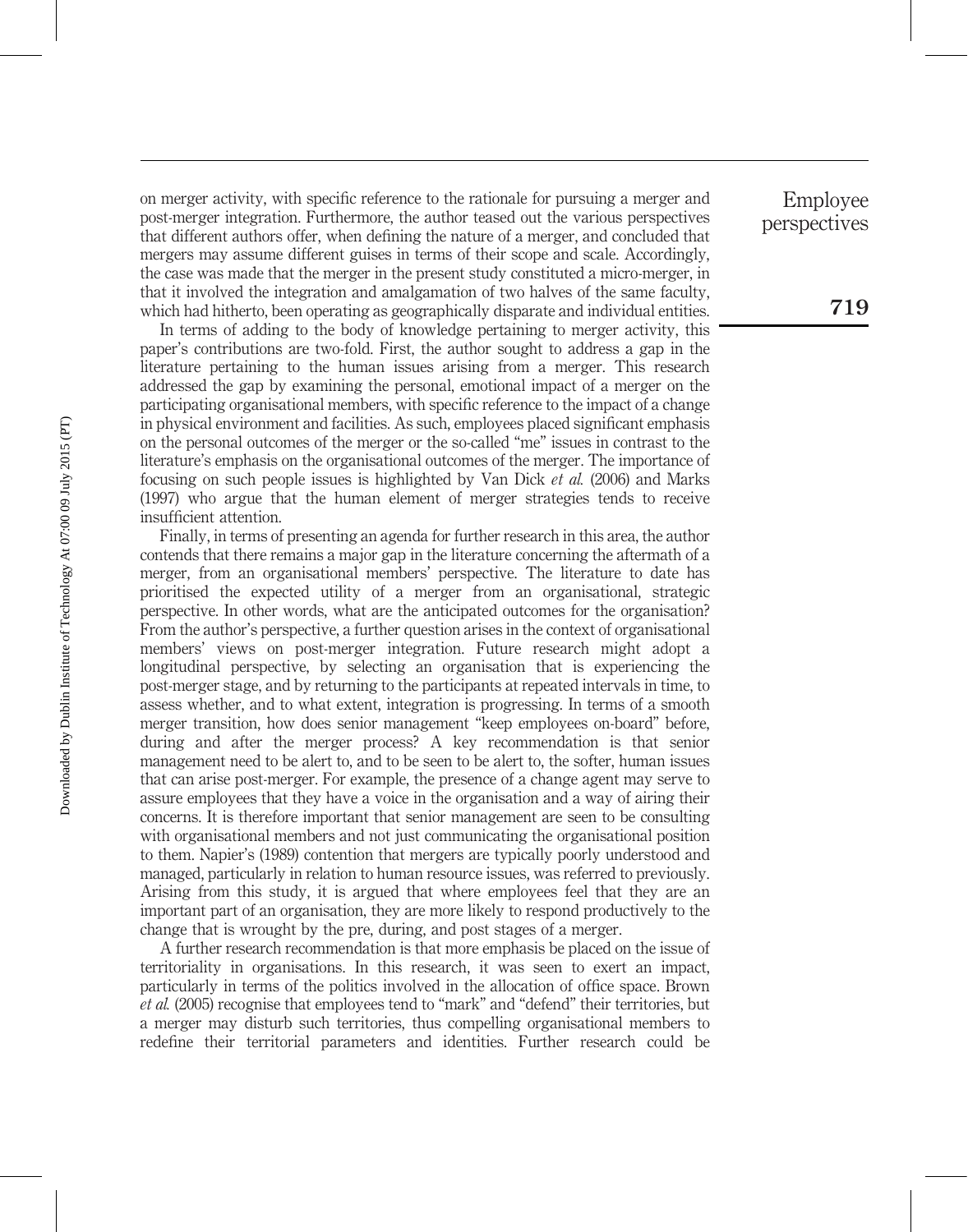undertaken by organisations to identify the ways in which territoriality can manifest itself, and the extent to which it should be facilitated or managed.

Finally, it is imperative that scholarly debate is re-ignited in terms of teasing out the nuanced nature and scope of different mergers. There is a tendency in the literature to view mergers as being the integration of two separate legal and commercial entities into one new entity. This paper has illustrated a small body of literature (Coulter, 2005; Kilfoil and Groenewald, 2005) to support the assertion that mergers can operate at smaller or micro levels, involving the amalgamation of two or more groupings, teams or units, which may also fall under the umbrella of the same organisation. The author therefore suggests that further consideration is given in subsequent studies to the facility for different types of mergers to occur, ranging from the widely accepted conceptualisation of two organisations coming together, to the far less researched and nascent nature of another form of merger, namely the micro-merger, which in the case of this study, involved the fusing of two separately existing but complementary units within the same organisation.

## References

- Balmer, J.M.T. and Dinnie, K. (1999), "Merger madness: the final coup de grace", *Journal of* General Management, Vol. 24 No. 4, pp. 53-70.
- Bartels, J., Douwes, R., de Jong, M. and Pruyn, A. (2006), "Organisational identification during a merger: determinants of employees' expected identification with the new organisation", [British Journal of Management](http://www.emeraldinsight.com/action/showLinks?crossref=10.1111%2Fj.1467-8551.2006.00478.x&isi=000235730300004), Vol. 17, pp. 49-67.
- Brief, A.P. and Weiss, H.M. (2002), "Organizational behavior: affect in the workplace", *[Annual](http://www.emeraldinsight.com/action/showLinks?crossref=10.1146%2Fannurev.psych.53.100901.135156&isi=000174039200012)* [Review of Psychology](http://www.emeraldinsight.com/action/showLinks?crossref=10.1146%2Fannurev.psych.53.100901.135156&isi=000174039200012), Vol. 53 No. 1, pp. 279-307.
- Brown, G., Lawrence, T.B. and Robinson, S.L. (2005), "Territoriality in organisations", [Academy](http://www.emeraldinsight.com/action/showLinks?crossref=10.5465%2FAMR.2005.17293710) [of Management Review](http://www.emeraldinsight.com/action/showLinks?crossref=10.5465%2FAMR.2005.17293710), Vol. 30 No. 3, pp. 577-594.
- Burke, R.J. (1988), "Managing the human side of mergers and acquisitions", Business Quarterly, Vol. 52 No. 3, pp. 18-23.
- Cannella, A.A. Jr and Hambrick, D.C. (1993), "Effects of executive departures on the performance of acquired firms", *[Strategic Management Journal](http://www.emeraldinsight.com/action/showLinks?crossref=10.1002%2Fsmj.4250140911&isi=A1993LG57900010)*, Vol. 14, Special issue, pp. 137-152.
- Carson, D., Gilmore, A., Perry, C. and Gronhaug, K. (2001), Qualitative Marketing Research, Sage, London.
- Cartwright, S. (2005), "Mergers and acquisitions: an update and appraisal", in Hodgkinson, G.P. and Ford, J.K. (Eds), *[International Review of Industrial and Organisational Psychology](http://www.emeraldinsight.com/action/showLinks?crossref=10.1002%2F0470029307.ch1)*, Vol. 20, Wiley, Chicester, pp. 1-38.
- Cartwright, S. and Cooper, C.L. (1993a), "The psychological impact of merger and acquisition on the individual: a study of building society managers", *[Human Relations](http://www.emeraldinsight.com/action/showLinks?crossref=10.1177%2F001872679304600302&isi=A1993KP76500002)*, Vol. 46 No. 3, pp. 327-347.
- Cartwright, S. and Cooper, C.L. (1993b), "The role of culture compatibility in successful organizational marriage", Academy of Management Executive, Vol. 7 No. 2, pp. 57-70.
- Cartwright, S. and Cooper, C.L. (1995), "Organisational marriage: 'hard' versus 'soft' issues?", [Personnel Review](http://www.emeraldinsight.com/action/showLinks?system=10.1108%2F00483489510089632&isi=A1995RN36200003), Vol. 24 No. 3, pp. 32-42.
- Cartwright, S. and Schoenberg, R. (2006), "Thirty years of mergers and acquisitions research: recent advances and future opportunities", *[British Journal of Management](http://www.emeraldinsight.com/action/showLinks?crossref=10.1111%2Fj.1467-8551.2006.00475.x&isi=000235730300001)*, Vol. 17, pp. 1-5.

PR 42,6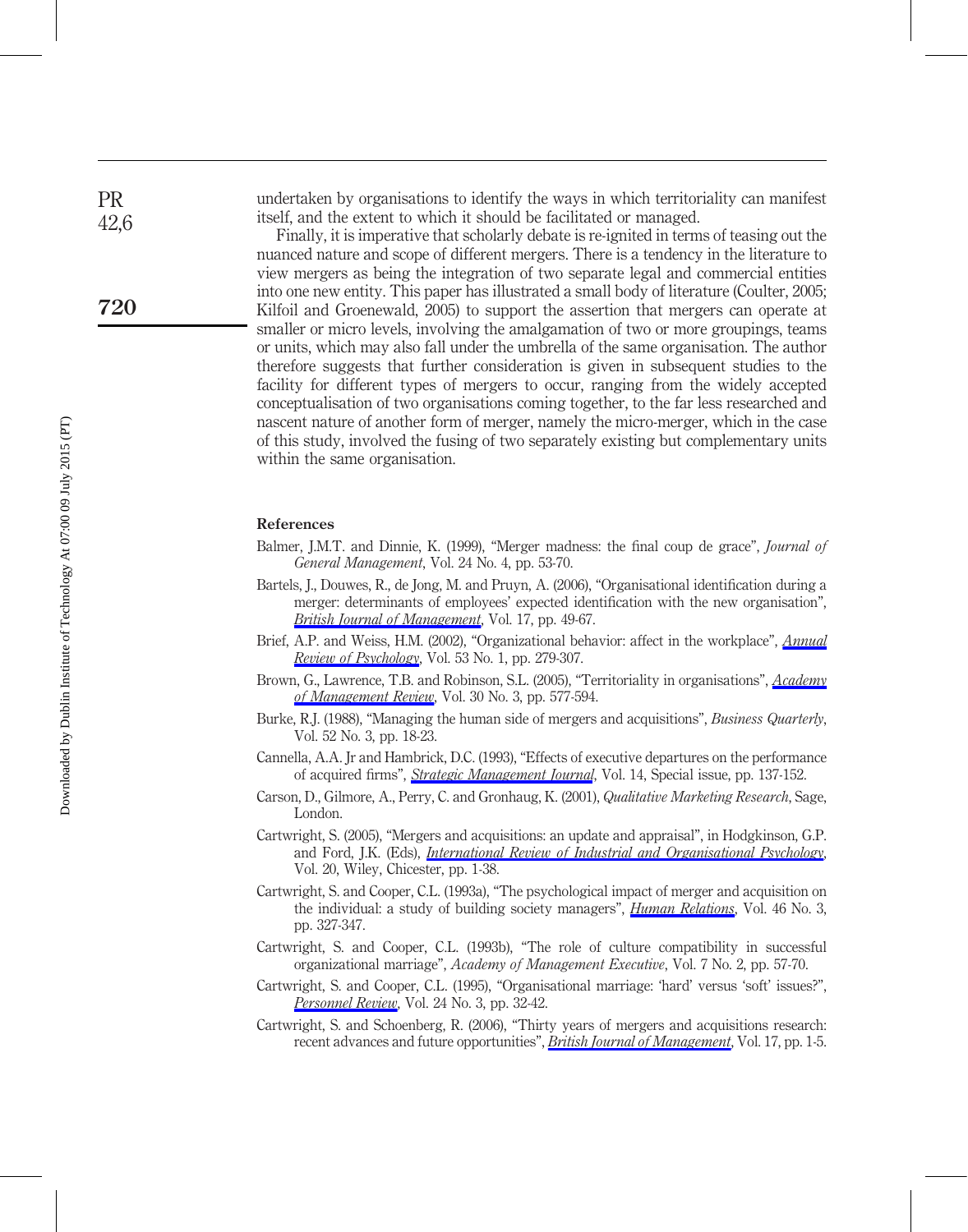Child, J., Pitkethly, R. and Faulkner, D. (1999), "Changes in management practice and the post-acquisition performance achieved by direct investors in the UK", [British Journal of](http://www.emeraldinsight.com/action/showLinks?crossref=10.1111%2F1467-8551.00126) [Management](http://www.emeraldinsight.com/action/showLinks?crossref=10.1111%2F1467-8551.00126), Vol. 10, pp. 185-198.

Collins (2007), Collins English Dictionary and Thesaurus, HarperCollins Publishers, London.

- Coulter, M. (2005), Strategic Management in Action, 3rd ed., Pearson Prentice Hall, Upper Saddle River, NJ.
- Curri, G. (2002), "Reality versus perception: restructuring tertiary education and institutional organisational change – a case study", *[Higher Education](http://www.emeraldinsight.com/action/showLinks?crossref=10.1023%2FA%3A1015521313117&isi=000175751600008)*, Vol. 44, pp. 133-151.
- Davy, J.A., Kinicki, A., Kilroy, J. and Scheck, C. (1988), "After the merger: dealing with people's uncertainty", Training & Development Journal, November, pp. 57-61.
- De Noble, A.F., Gustafson, L.T. and Hergert, M. (1988), "Planning for post-merger integration eight lessons for merger success", *[Long Range Planning](http://www.emeraldinsight.com/action/showLinks?crossref=10.1016%2F0024-6301%2888%2990012-X&isi=A1988Q004700009)*, Vol. 21 No. 4, pp. 82-85.
- Gill, J. and Foulder, I. (1978), "Managing a merger: the acquisition and the aftermath", Personnel Management, Vol. 10, pp. 14-17.
- Goedegebuure, L.C.D. (1992), Mergers in Higher Education, Centre for Higher Education Policy Studies, Utrecht, in Lang, D.W. (2002), "There are mergers, and there are mergers: the forms of inter-institutional combination", Higher Education and Policy, Vol. 14 No. 1, pp. 11-50.
- Goulding, C. (2002), Grounded Theory: A Practical Guide for Management, Business and Market Researchers, Sage, London.
- Haberberg, A. and Rieple, A. (2001), The Strategic Management of Organisations, Prentice Hall, Upper Saddle River, NJ.
- Hamill, J. (1991), "Strategic restructuring through international acquisitions and divestments", Journal of General Management, Vol. 17 No. 1, pp. 27-44.
- Hussey, J. and Hussey, R. (1997), Business Research: A Practical Guide for Undergraduate and Postgraduate Students, Macmillan Business, London.
- Ivancevich, J., Schweiger, D. and Power, F. (1987), "Strategies for managing human resources during mergers and acquisitions", *Human Resource Planning*, Vol. 10 No. 1, pp. 19-35.
- Kilfoil, W.R. and Groenewald, T. (2005), "Mergers and change management at the micro level: a case study", [SA Journal of Human Resource Management](http://www.emeraldinsight.com/action/showLinks?crossref=10.4102%2Fsajhrm.v3i2.67), Vol. 3 No. 2, pp. 11-18.
- Kostuch, K.A., Malchione, R.M. and Martén, I. (1998), "Post-merger integration: creating or destroying value?", Corporate Board, Vol. 19 No. 108, pp. 7-10.
- Kumar, S. and Bansal, L.K. (2008), "The impact of mergers and acquisitions on corporate performance in India", *[Management Decision](http://www.emeraldinsight.com/action/showLinks?system=10.1108%2F00251740810920029&isi=000261745600006)*, Vol. 46 No. 10, pp. 1531-1543.
- Kyvik, S. (2002), "The merger of non-university colleges in Norway", *[Higher Education](http://www.emeraldinsight.com/action/showLinks?crossref=10.1023%2FA%3A1015561027230&isi=000175751600004)*, Vol. 44 No. 1, pp. 53-72.
- Laframboise, D., Nelson, R.L. and Schmaltz, J. (2003), "Managing resistance to change in workplace accommodation projects", *[Journal of Facilities Management](http://www.emeraldinsight.com/action/showLinks?system=10.1108%2F14725960310808024)*, Vol. 1 No. 4, pp. 306-321.
- Lang, D.W. (2002), "There are mergers, and there are mergers: the forms of inter-institutional combination", *[Higher Education Management and Policy](http://www.emeraldinsight.com/action/showLinks?crossref=10.1787%2Fhemp-v14-art1-en)*, Vol. 14 No. 1, pp. 11-50.
- Macri, D.M., Tagliaventi, M.R. and Bertolotti, F. (2002), "A grounded theory for resistance to change in a small organization", *[Journal of Organisational Change Management](http://www.emeraldinsight.com/action/showLinks?system=10.1108%2F09534810210429327&isi=000176349000005)*, Vol. 15 No. 3, pp. 292-310.
- Malhan, I.V. (2006), "Developing corporate culture in the Indian university libraries, problems and challenges of change management", *[Library Management](http://www.emeraldinsight.com/action/showLinks?system=10.1108%2F01435120610702468)*, Vol. 27 Nos 6/7, pp. 486-493.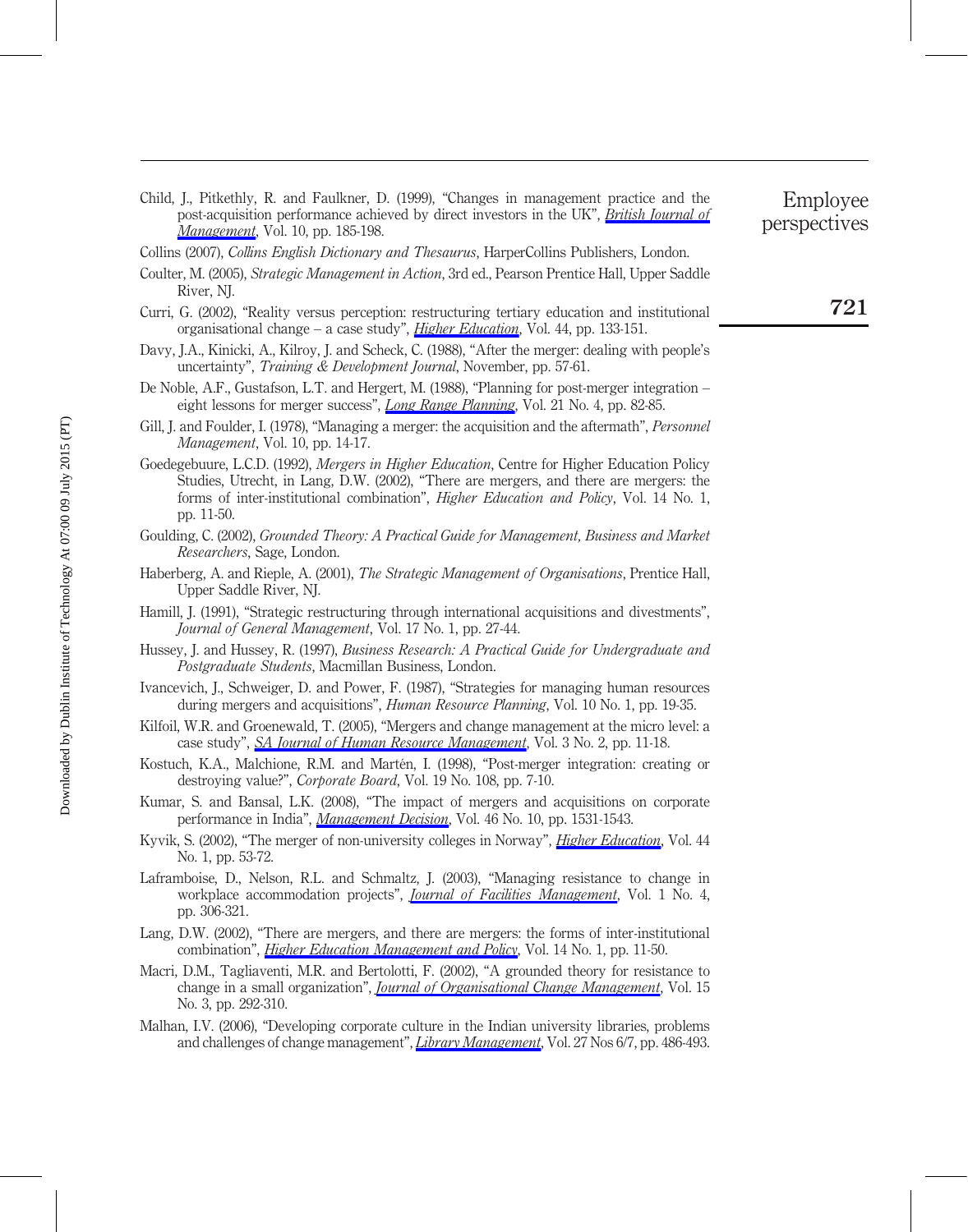| <b>PR</b><br>42,6<br>722 | Marks, M.L. (1982), "Merging human resources: a review of current research", Mergers and<br><i>Acquisitions</i> , Summer, pp. 38-44.                                                                                                                                                                                                                               |
|--------------------------|--------------------------------------------------------------------------------------------------------------------------------------------------------------------------------------------------------------------------------------------------------------------------------------------------------------------------------------------------------------------|
|                          | Marks, M.L. (1997), "Consulting in mergers and acquisitions, interventions spawned by recent<br>trends", <i>Journal of Organisational Change Management</i> , Vol. 10 No. 3, pp. 267-279.                                                                                                                                                                          |
|                          | Marks, M.L. and Mirvis, P.H. (1985), "Merger syndrome: stress and uncertainty", Mergers and<br>Acquisitions, Vol. 20 No. 2, pp. 50-55.                                                                                                                                                                                                                             |
|                          | Mills, A. and Murgatroyd, S. (1991), <i>Organisational Rules</i> , Prentice Hall, London, in Tiernan, S.D.,<br>Morley, M.J., Foley, E. (2001), Modern Management: Theory and Practice for Irish<br><i>Students</i> , 2nd ed., Gill and Macmillan, Dublin.                                                                                                          |
|                          | Napier, N.K. (1989), "Mergers and acquisitions, human resource issues and outcomes: a review<br>and suggested typology", <i>Journal of Management Studies</i> , Vol. 3, pp. 271-289.                                                                                                                                                                               |
|                          | Nelson, L. (2003), "A case study in organisational change: implications for theory", <i>The Learning</i><br><i>Organisation</i> , Vol. 10 No. 1, pp. 18-30.                                                                                                                                                                                                        |
|                          | Norgard, J.D. and Skodvin, O.-J. (2002), "The importance of geography and culture in mergers: a<br>Norwegian institutional case study", <i>Higher Education</i> , Vol. 44 No. 1, pp. 73-90.                                                                                                                                                                        |
|                          | Oldham, G.R. and Brass, D.J. (1979), "Employee reactions to an open-plan office: a naturally<br>occurring quasi-experiment", <i>Administrative Science Quarterly</i> , Vol. 24 No. 2, pp. 267-284.                                                                                                                                                                 |
|                          | Parvinen, P. and Tikkanen, H. (2007), "Incentive asymmetries in the merger and acquisitions<br>process", <i>Journal of Management Studies</i> , Vol. 44 No. 5, pp. 759-787.                                                                                                                                                                                        |
|                          | Schraeder, M. and Self, D.R. (2003), "Enhancing the success of mergers and acquisitions: an<br>organisational culture perspective", Management Decision, Vol. 41 No. 5, pp. 511-522.                                                                                                                                                                               |
|                          | Schweiger, D.M. and DeNisi, A.S. (1991), "Communication with employees following a merger: a<br>longitudinal field experiment", Academy of Management Journal, Vol. 34 No. 1, pp. 110-135.                                                                                                                                                                         |
|                          | Schweiger, D.M., Ivancevich, J.M. and Power, F.R. (1987), "Executive actions for managing<br>human resources before and after acquisition", Academy of Management Executive, Vol. 1<br>No. 2, pp. 127-138.                                                                                                                                                         |
|                          | Shrivastava, P. (1986), "Postmerger integration", <i>Journal of Business Strategy</i> , Vol. 7, pp. 65-76.                                                                                                                                                                                                                                                         |
|                          | Siehl, C., Smith, D. and Omura, A. (1990), "After the merger: should executives stay or go?",<br>Academy of Management Executive, Vol. 4 No. 1, pp. 50-60.                                                                                                                                                                                                         |
|                          | Skodvin, O.-J. (1997), "The reorganisation of non-university higher education in Norway:<br>problems and potentials", <i>Tertiary Education and Management</i> , Vol. 3 No. 4, pp. 317-325.                                                                                                                                                                        |
|                          | Skodvin, O.-J. (1999), "Mergers in higher education - success or failure?", <i>Tertiary Education and</i><br><i>Management</i> , Vol. 5 No. 1, pp. 65-80.                                                                                                                                                                                                          |
|                          | Somers, M.J. and Bird, K. (1990), "Managing the transition phase of mergers", <i>Journal of</i><br>Managerial Psychology, Vol. 5 No. 4, pp. 38-42.                                                                                                                                                                                                                 |
|                          | Tajfel, H. (1978), Differentiation Between Social Groups: Studies in the Social Psychology of<br>Intergroup Relations, Academic Press, London, in Van Dick, R., Ullrich, J., Tissington, P.A.<br>(2006), "Working under a black cloud: how to sustain organisational identification after a<br>merger", <i>British Journal of Management</i> , Vol. 17, pp. 69-79. |
|                          | Tiernan, S.D., Morley, M.J. and Foley, E. (2001), Modern Management: Theory and Practice for<br><i>Irish Students, 2nd ed., Gill and Macmillan, Dublin.</i>                                                                                                                                                                                                        |
|                          | Vaara, E. (2001), "Role-bound actors in corporate combinations: a sociopolitical perspective on<br>post-merger change processes", Scandinavian Journal of Management, Vol. 17, pp. 481-509.                                                                                                                                                                        |
|                          | Vaara, E. (2002), "On the discursive construction of success/failure in narratives of post-merger                                                                                                                                                                                                                                                                  |

integration", *[Organisation Studies](http://www.emeraldinsight.com/action/showLinks?crossref=10.1177%2F0170840602232003&isi=000176550000003)*, Vol. 23 No. 2, pp. 211-248.